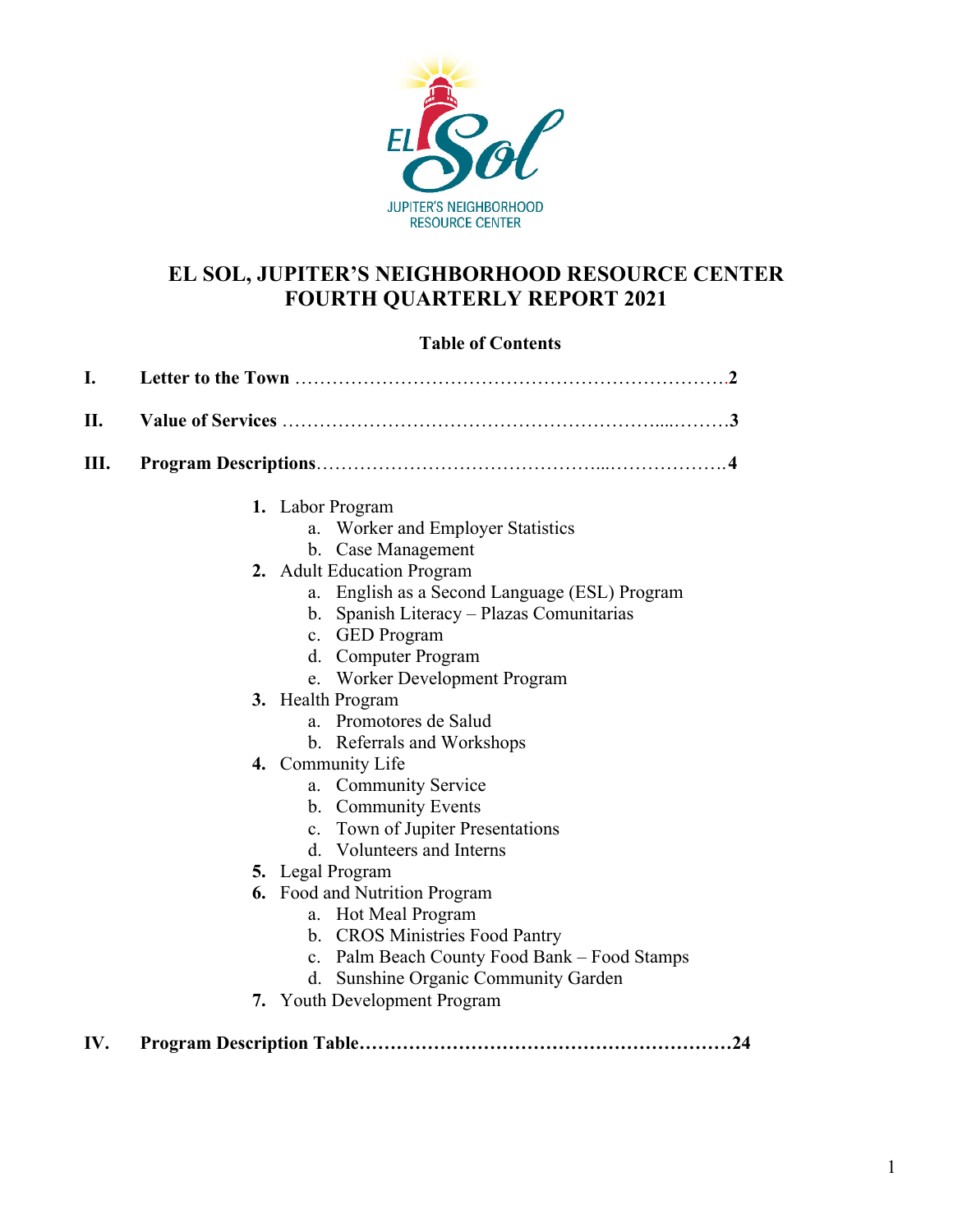# **I. LETTER TO THE TOWN**

September 30, 2021

# **Dear Town of Jupiter Council Members,**

As part of its lease with the Town, El Sol is pleased to submit its third quarter report for 2021.

Over three thousand jobs were filled during the months of July, August and September. 84% of workers coming in to El Sol each day are finding work. The majority of job requests continue to be in landscaping, general construction and moving. Our Case Management team processed 468 visits this quarter including 75 new worker registrations and 74 renewals. Crisis funding due to Covid continues to be a need within our community.

An exciting project we worked on these months was the renovation of our Sunshine Organic Community Garden. With the support of a grant from Lost Tree Village Charitable Foundation, Cliff Ross our Garden Coordinator rebuilt each individual plot. Originally made out of wood, these were rotting away and in dire need of replacement. The new plots, made out of corrugated galvanized steel, are the same size but deeper. Our clients spent several hours helping fill each bed with soil and soon we had fresh produce and flowers growing again. This important program provides access to our community to affordable, fresh, organic produce to support health eating.

Adult education programs continue growing. This period we handed out 156 vocational training certificates to participants in workshops like painting, bike repair and placement of hurricane shutters. We also started a new cohort of students at the NCCER (National Center for Construction Education and Research) at Palm Beach State College. Students pass a core constructions course and then can move on to Level 1 courses in topics like Electric and HVAC.

The impact of our programs and services is detailed here. According to the Independent Sector website, the estimated national value of volunteer time for 2021 is \$28.54 per hour. This is the amount we assign to calculate the value of volunteer hours in our programs. Professional Volunteer hours such as Legal or IT are valued at higher rates.

We are always very appreciative for the Town's support of El Sol and for allowing us to continue providing services to our community. I hope you enjoy reading about the work we are doing. Please let me know if you need any further information.

Respectfully submitted,

Suzanne Cordero Executive Director

gusse Corden

Suzanne Cordero Executive Director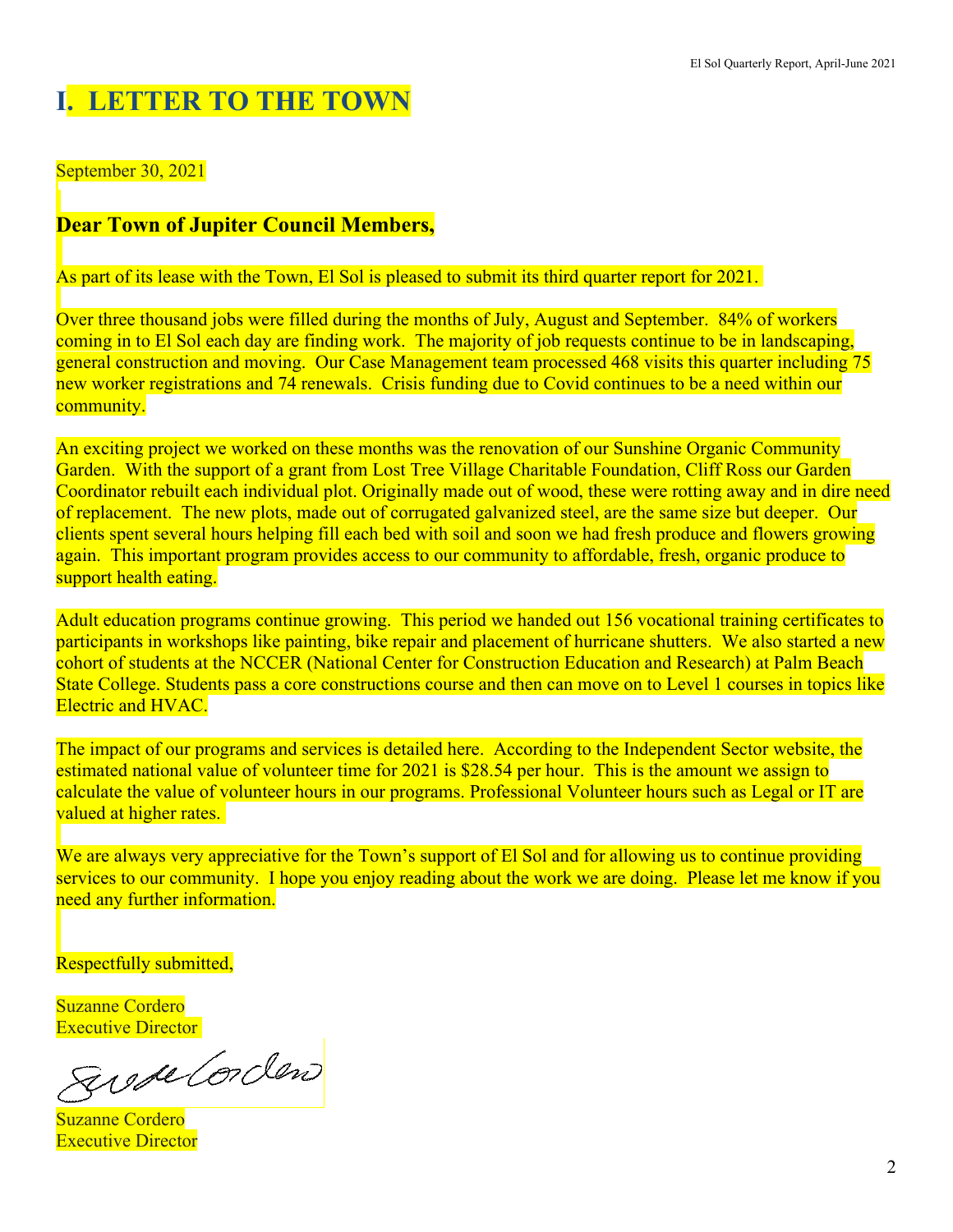# **II. VALUE OF SERVICES**

In the Fourth Quarter of 2021, El Sol contributed services to the Town of Jupiter including Volunteer Time, Donations, and Cash Expenses with an estimated in-kind value of \$392,952 with a monthly average of \$130,984.

| <b>Program Value</b>       | <b>Quarter I</b> | <b>Quarter II</b> | <b>Quarter III</b> | <b>Quarter IV</b> | <b>Quarter Totals</b> |
|----------------------------|------------------|-------------------|--------------------|-------------------|-----------------------|
| Labor Program              | \$0              | \$43              | \$2,277            | \$3,139           | \$5,460               |
| Adult Education Program    | \$1,090          | \$1,441           | \$6,855            | \$5,066           | \$14,453              |
| Health Program             | \$8,220          | \$9,247           | \$6,165            | \$6,165           | \$29,796              |
| Community Life             | \$26,296         | \$18,904          | \$15,823           | \$15,504          | \$76,527              |
| Legal Program              | \$900            | \$0               | \$900              | \$0               | \$1,800               |
| Food & Nutrition Program   | \$36,267         | \$47,610          | \$43,064           | \$37,103          | \$164,043             |
| Youth Development Program  | \$0              | \$2,397           | \$8,023            | \$2,848           | \$13,268              |
| <sup>*</sup> Cash Expenses | \$244,599        | \$270,912         | \$295,389          | \$323,128         | \$1,134,028           |
| <b>Total</b>               | \$317,372        | \$350,554         | \$378,496          | \$392,952         | \$1,439,374           |



\*Cash Expenses are expenditures made by El Sol for supplies, services, and salaries for programs and support services made during the daily course of executing our mission throughout the Town of Jupiter. Cash Expenses do not include In-Kind or Depreciation Expense entries.

\*\* Rounding is done throughout the report and any mathematical discrepancies may be attributed to that.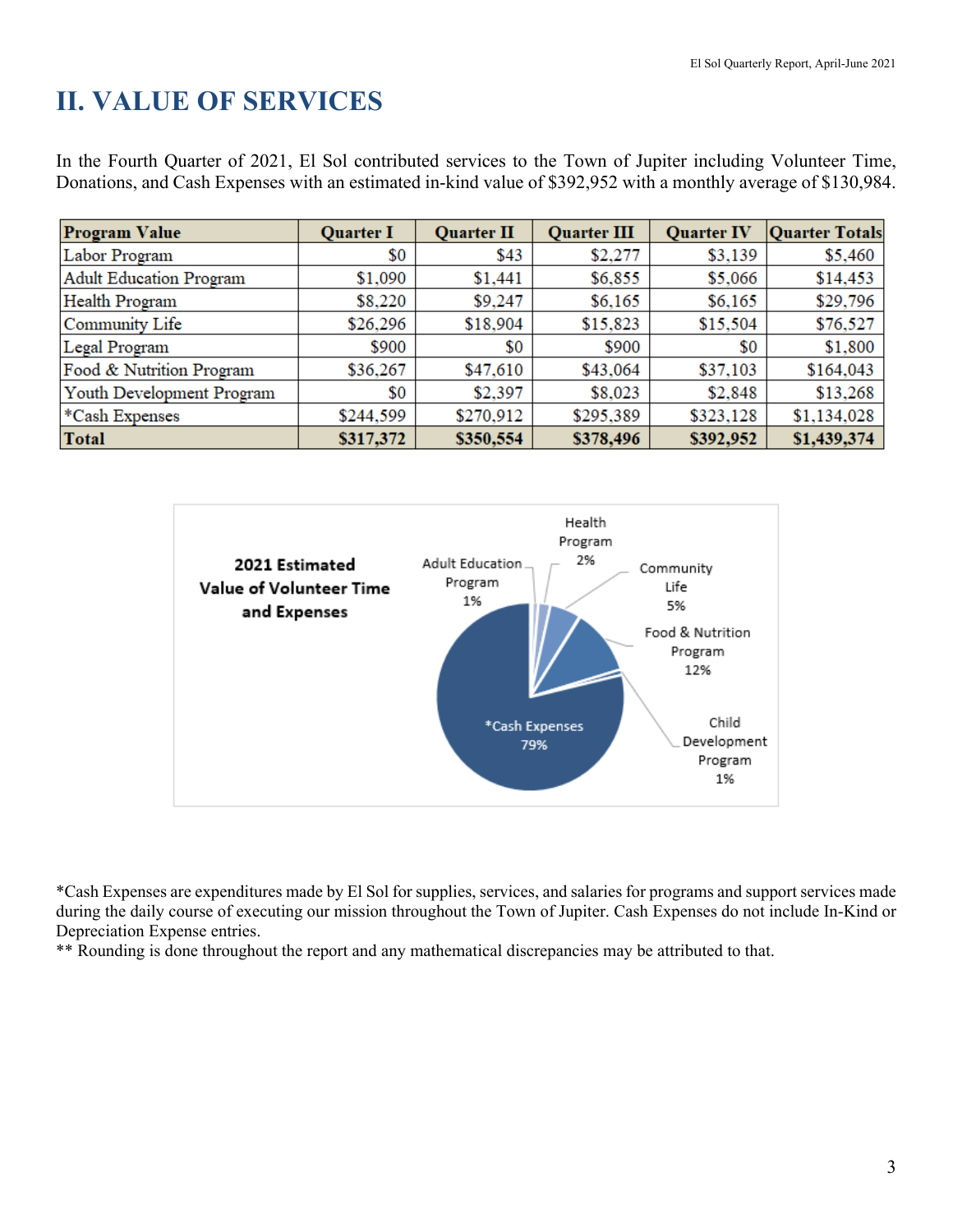# **III. PROGRAM DESCRIPTIONS**

# **1. LABOR PROGRAM**

## **a. Worker and Employer Statistics**

STRATEGIC PLAN GOAL: Increase placement rate to 65% in 2021.

Quarter IV Progress: Daily Placement Rate was at 85%.

|                                                           |     | Quarter 1   Quarter 2   Quarter 3   Quarter 4 |     |     | <b>TOTAL</b> |
|-----------------------------------------------------------|-----|-----------------------------------------------|-----|-----|--------------|
| <b>STRATEGIC PLAN GOAL</b><br><b>Daily Placement Rate</b> | 65% | 65%                                           | 65% | 65% | 65%          |
| Actual                                                    | 74% | 89%                                           | 84% | 85% | 83%          |

The Labor Program continues to expand the program within the CDC Social Distancing guidelines.

|              |                              |                                                    |            | 2021 Worker Statistics                                    |                         |                                                      |                                            |                                                   | <b>Employer Statistics</b>     |                               |
|--------------|------------------------------|----------------------------------------------------|------------|-----------------------------------------------------------|-------------------------|------------------------------------------------------|--------------------------------------------|---------------------------------------------------|--------------------------------|-------------------------------|
| <b>Month</b> | <b>General</b><br>Attendance | Average<br><b>General</b><br>Attendance<br>per day | Attendance | Average<br>Job Worker Job Worker<br>Attendance<br>per day | Workers<br><b>Hired</b> | Average<br><b>Workers</b><br><b>Hired per</b><br>day | <b>Daily</b><br><b>Placement</b><br>Rate % | <b>New</b><br><b>Workers</b><br><b>Registered</b> | <b>New</b><br><b>Employers</b> | <b>Employer</b><br>Attendance |
| January      | 1,150                        | 52                                                 | 785        | 36                                                        | 502                     | 23                                                   | 64                                         | 12                                                | 38                             | 335                           |
| February     | 1,083                        | 45                                                 | 783        | 33                                                        | 551                     | 23                                                   | 70                                         | 12                                                | 41                             | 351                           |
| March        | 1.288                        | 43                                                 | 981        | 33                                                        | 852                     | 28                                                   | 87                                         | 17                                                | 67                             | 527                           |
| April        | 1.388                        | 48                                                 | 1.008      | 35                                                        | 866                     | 30                                                   | 86                                         | 3                                                 | 50                             | 573                           |
| May          | 1,450                        | 48                                                 | 1.123      | 37                                                        | 1.034                   | 34                                                   | 92                                         | 30                                                | 83                             | 668                           |
| June         | 1,499                        | 52                                                 | 1.225      | 42                                                        | 1,101                   | 38                                                   | 90                                         | 16                                                | 85                             | 662                           |
| July         | 1,679                        | 56                                                 | 1.297      | 43                                                        | 1,116                   | 37                                                   | 86                                         | 30                                                | 87                             | 655                           |
| August       | 1,680                        | 54                                                 | 1,344      | 43                                                        | 1,083                   | 35                                                   | 81                                         | 27                                                | 69                             | 688                           |
| September    | 1.686                        | 56                                                 | 1.367      | 46                                                        | 1,173                   | 39                                                   | 86                                         | 18                                                | 86                             | 742                           |
| October      | 1.351                        | 45                                                 | 1.162      | 39                                                        | 1.091                   | 36                                                   | 94                                         | 9                                                 | 76                             | 692                           |
| November     | 1.381                        | 51                                                 | 1,146      | 42                                                        | 1,000                   | 37                                                   | 87                                         | 17                                                | 40                             | 607                           |
| December     | 1,678                        | 58                                                 | 1,332      | 46                                                        | 993                     | 34                                                   | 75                                         | 20                                                | 63                             | 603                           |
| <b>Total</b> | 17,313                       | 101                                                | 13,553     | 79                                                        | 11,362                  | 66                                                   | 166                                        | 211                                               | 785                            | 7,103                         |

In the Fourth Quarter of 2021, a total of 3,084 jobs were filled. El Sol registered 46 new workers and 179 new Employers. For the quarter, an average of 51 workers registered at El Sol each morning. Of these, in average 42 members registered specifically for work for that day (Job Worker). Of the workers ready for work, on average 34 workers were hired each day.

## **Volunteers provided 110 hours of service to El Sol in our Labor Program.**

|                                                     | Value of the Labor Program |      |                                       |         |              |  |  |  |
|-----------------------------------------------------|----------------------------|------|---------------------------------------|---------|--------------|--|--|--|
|                                                     | <b>Quarter I</b>           |      | Quarter II   Quarter III   Quarter IV |         | <b>Total</b> |  |  |  |
| Labor and Case Management<br><b>Volunteer Hours</b> | \$0                        | \$43 | \$2,277                               | \$3,139 | \$5,460      |  |  |  |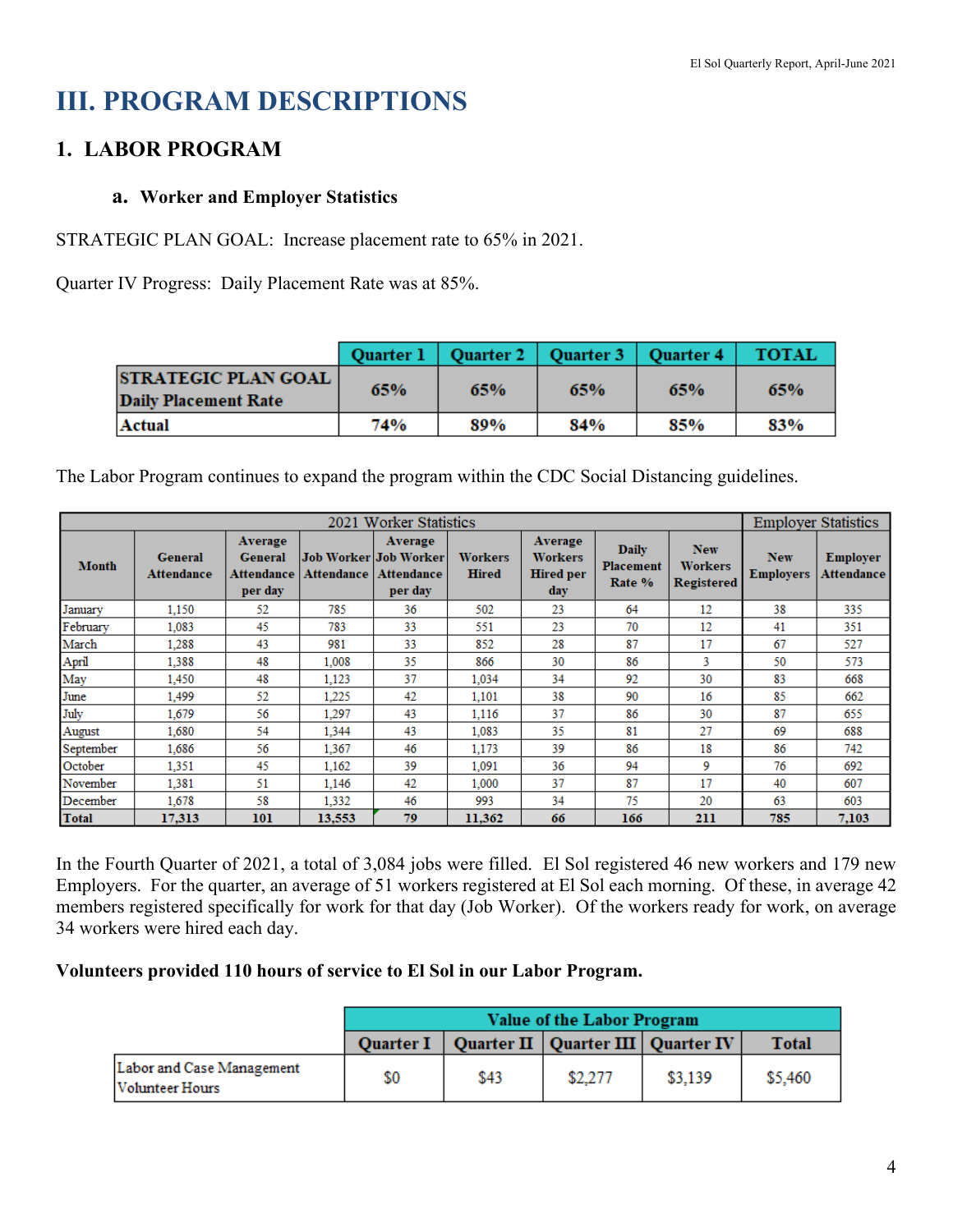

#### **AVERAGE NUMBER OF WORKERS HIRED DAILY**

For the last quarter 2021, the average of workers hired daily was higher than the historic (2008-2020).

## **AVERAGE GENERAL ATTENDANCE PER DAY**



July, September and December were the months with higher average general attendance in 2021.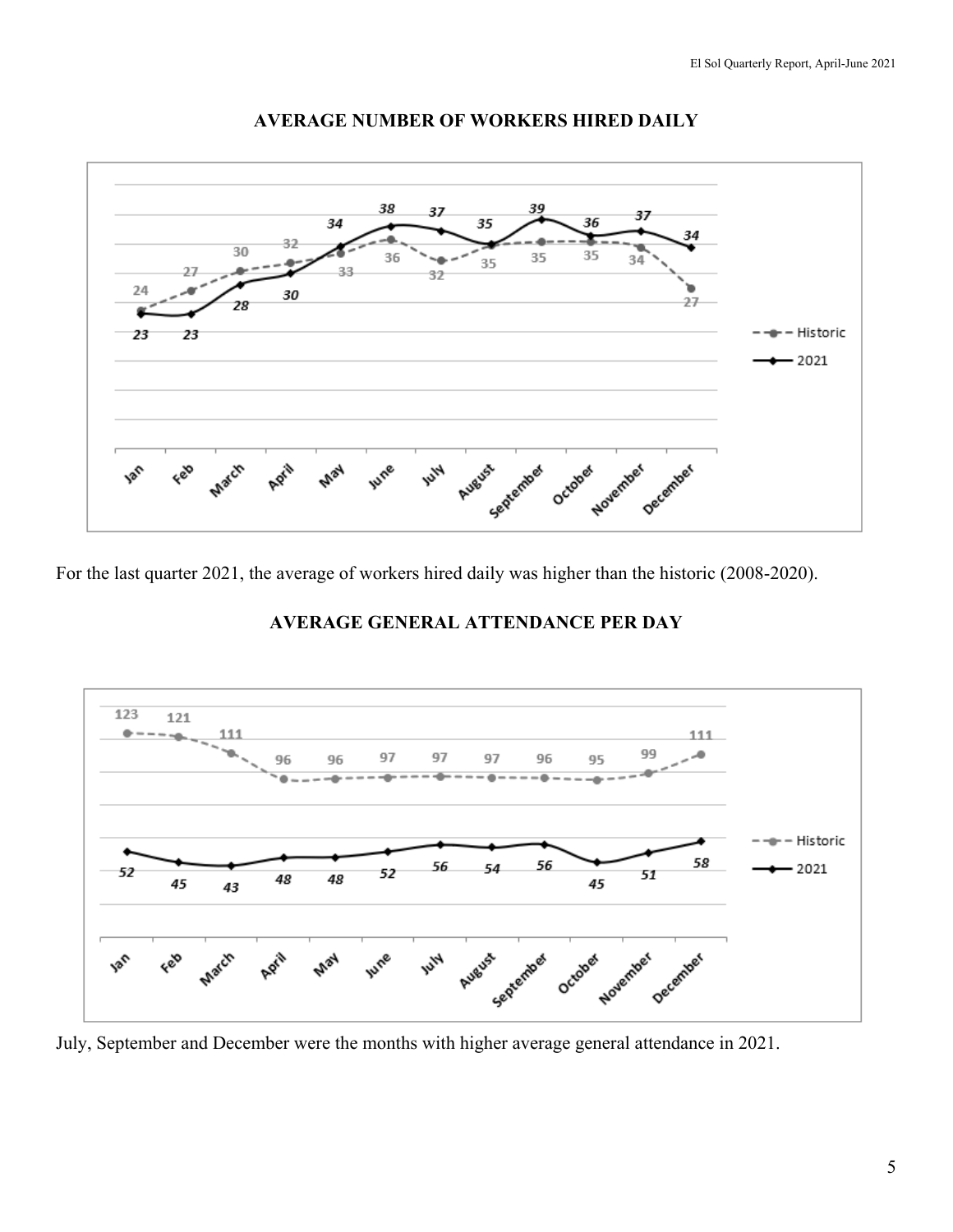#### **b. Case Management**

STRATEGIC PLAN GOAL: 60% increase in 3 points in Self-Sufficiency Score in 2021.

Quarter IV Progress: 83% increase in 3 points in Self-Sufficiency Score.

|                                                                        |     |     | Quarter I   Quarter II   Quarter III   Quarter IV |     | AVG- |
|------------------------------------------------------------------------|-----|-----|---------------------------------------------------|-----|------|
| <b>ISTRATEGIC PLAN GOAL</b><br>Self-Sufficiency Score 3 point increase | 60% | 60% | 60%                                               | 60% | 60%  |
| Actual                                                                 | 59% | 79% | 83%                                               | 83% | 76%  |

The Labor Program expanded in 2021 within the CDC Social Distancing guidelines. The Case Management Program provided Case Management support throughout the Quarter.

To calculate a self-sufficiency score, the Case Manager interviews the workers on nine different categories from food assistance to education and employment. From their answers, the Case Manager calculates a baseline for the status of the workers' self-sufficiency. The lowest score is zero and the highest score is 45. Our goal is for workers to learn more about the resources available in the community, improve their work potential, improve their education, and improve their knowledge of the medical and legal resources available.

A follow-up by the Case Manager after six months will provide insight into how the worker is integrating and improving his or her self-sufficiency within our community. In the chart below we have shown the number of Total Worker Visits Processed through Case Management every month.

| <b>CASE MANAGEMENT 2021</b> |                      |                        |                |                                                    |                                                                                     |                     |  |  |  |  |  |  |
|-----------------------------|----------------------|------------------------|----------------|----------------------------------------------------|-------------------------------------------------------------------------------------|---------------------|--|--|--|--|--|--|
| Month                       | Total ID's<br>Issued | New Worker<br>$ID's^*$ | Follow-Up ID's | % Increase of 3<br>points or more<br>on Follow Ups | Other Case<br>Management<br>Visits (Crisis<br>Funds.<br>Incidents,<br>Intensive CM) | <b>Total Visits</b> |  |  |  |  |  |  |
| January                     | 53                   | 16                     | 37             | 54%                                                | 44                                                                                  | 97                  |  |  |  |  |  |  |
| February                    | 50                   | 25                     | 25             | 56%                                                | 43                                                                                  | 93                  |  |  |  |  |  |  |
| March                       | 44                   | 25                     | 19             | 68%                                                | 65                                                                                  | 109                 |  |  |  |  |  |  |
| April                       | 11                   | 3                      | 5              | 80%                                                | 112                                                                                 | 123                 |  |  |  |  |  |  |
| May                         | 59                   | 30                     | 29             | 80%                                                | 101                                                                                 | 160                 |  |  |  |  |  |  |
| June                        | 58                   | 16                     | 42             | 78%                                                | 95                                                                                  | 153                 |  |  |  |  |  |  |
| July                        | 67                   | 30                     | 37             | 76%                                                | 114                                                                                 | 181                 |  |  |  |  |  |  |
| August                      | 43                   | 27                     | 16             | 88%                                                | 100                                                                                 | 143                 |  |  |  |  |  |  |
| September                   | 39                   | 18                     | 21             | 86%                                                | 105                                                                                 | 144                 |  |  |  |  |  |  |
| October                     | 36                   | 10                     | 26             | 81%                                                | 80                                                                                  | 116                 |  |  |  |  |  |  |
| November                    | 37                   | 18                     | 19             | 68%                                                | 98                                                                                  | 135                 |  |  |  |  |  |  |
| December                    | 33                   | 20                     | 13             | 100%                                               | 79                                                                                  | 112                 |  |  |  |  |  |  |
| Total                       | 530                  | 238                    | 289            | 76%                                                | 1,036                                                                               | 1,566               |  |  |  |  |  |  |

\*Includes Returning Workers who have been out of sight for at least 5 years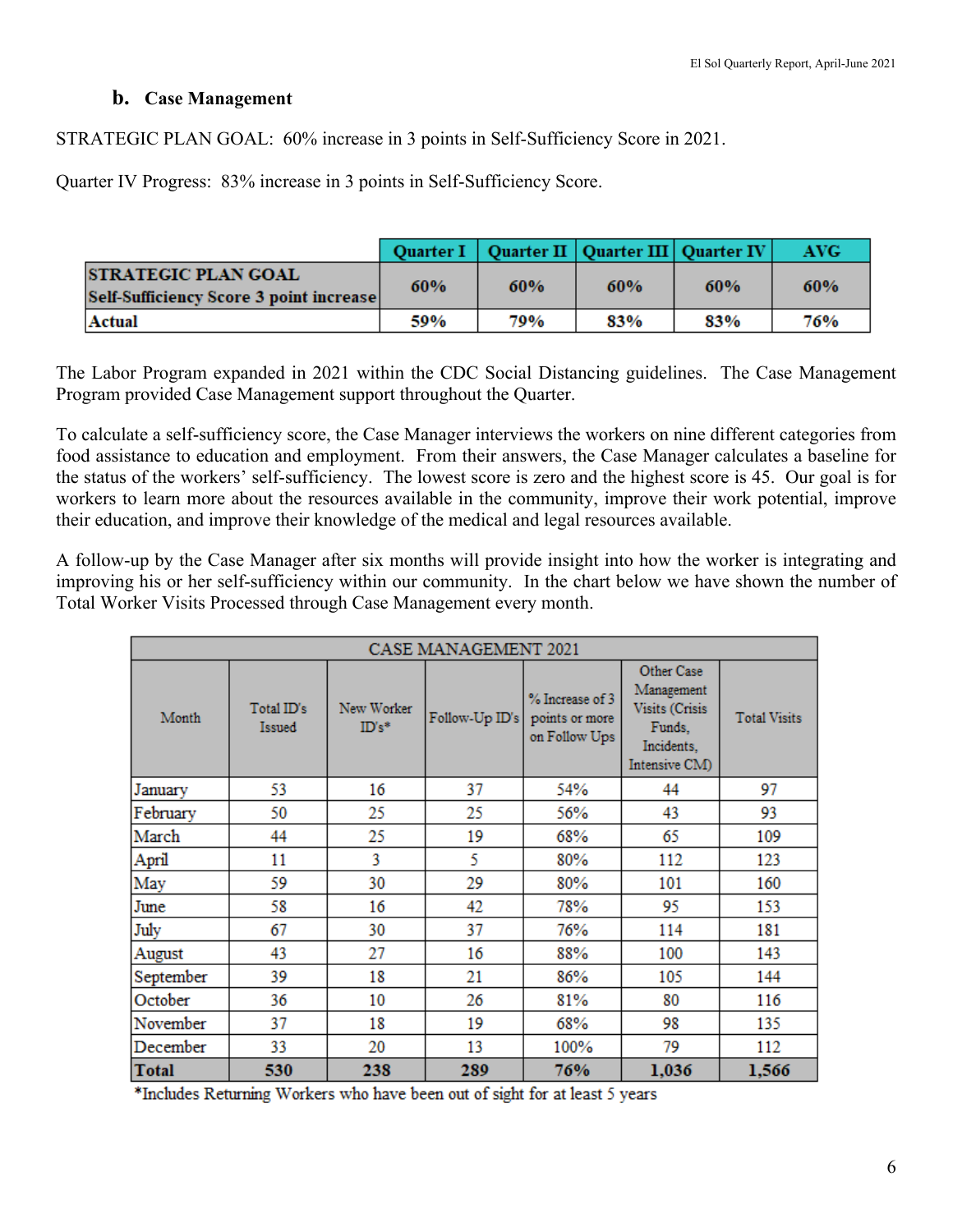Registration requires mandatory El Sol 101 class. Renewal requires mandatory OSHA and participation in the Community Service Events.

In the Fourth Quarter, 106 total IDs were processed. Of those, 48 were new and 58 were follow-ups. Other Case Management visits, including Crisis Funds, Incidents, and intensive Case Management totaled 257 for the quarter. Case Management processed a total of 363 visits this Quarter.

#### **We did not have any volunteers in our Case Management Department for the last quarter 2021.**

## **2. ADULT EDUCATION PROGRAM**

## **a. English as a Second Language (ESL) Program**

STRATEGIC PLAN GOAL: 26 total graduates of ESL Classes in all of 2021.

Quarter IV Progress: 73 Total students graduated from English Classes in 2021.

|                                                                |                            |    | Quarter I   Quarter II   Quarter III   Quarter IV   TOTAL |    |    |
|----------------------------------------------------------------|----------------------------|----|-----------------------------------------------------------|----|----|
| <b>ISTRATEGIC PLAN GOAL</b><br><b>Graduates of ESL Classes</b> | (No<br><b>Graduation</b> ) |    | No<br><b>Graduation</b> )                                 | 15 | 26 |
| Actual                                                         | N/A                        | 28 | N/A                                                       | 45 | 73 |

El Sol offered four levels of ESL classes in the evenings on Mondays, Tuesdays, and Wednesdays during the semester. In the last quarter El Sol also started offering back ESL Level 1 in person.

In the Fourth Quarter, an average of 8 students attended classes.

|                    | <b>ESL Level 1 - In Person</b> |                                      |     |                       |            |  |  |  |  |  |  |  |  |
|--------------------|--------------------------------|--------------------------------------|-----|-----------------------|------------|--|--|--|--|--|--|--|--|
| Month<br># Classes |                                | # Students<br>Attendance<br>Enrolled |     | Average<br>Attendance | #Promoted* |  |  |  |  |  |  |  |  |
| August             | 14                             | 17                                   | 171 | 12                    |            |  |  |  |  |  |  |  |  |
| September          | 12                             | 17                                   | 171 | 14                    |            |  |  |  |  |  |  |  |  |
| October            | 12                             | 17                                   | 162 | 14                    |            |  |  |  |  |  |  |  |  |
| November           | 12                             | 17                                   | 124 | 10                    | 13         |  |  |  |  |  |  |  |  |
| December           | 0                              |                                      |     | 0                     |            |  |  |  |  |  |  |  |  |
| Total              | 50                             | 68                                   | 628 | 50                    | 13         |  |  |  |  |  |  |  |  |

|              |              |                        | <b>ESL Level 1</b> |                       | <b>ESL Level 2</b> |              |              |                        |              |                       |               |
|--------------|--------------|------------------------|--------------------|-----------------------|--------------------|--------------|--------------|------------------------|--------------|-----------------------|---------------|
| Month        | # Classes    | # Students<br>Enrolled | Attendance         | Average<br>Attendance | #Promoted*         | Month        | # Classes    | # Students<br>Enrolled | Attendance   | Average<br>Attendance | #Promoted*    |
| January      | 3            | 63                     | 22                 | σ                     |                    | January      | 3            | 33                     | 33           | 11                    |               |
| February     | 11           | 63                     | 139                | 13                    |                    | February     | 11           | 33                     | 149          | 14                    |               |
| March        | 15           | 63                     | 137                | 9                     |                    | March        | 15           | 33                     | 174          | 12                    |               |
| April        | 12           | 73                     | 113                | 9                     |                    | April        | 12           | 37                     | 136          | 11                    |               |
| May          | 8            | 73                     | 79                 | 10                    | 14                 | May          | 8            | 37                     | 96           | 12                    | 6             |
| June         | $\bf{0}$     | $\mathbf{0}$           | 0                  | $\mathbf{0}$          |                    | June         | $\bf{0}$     | 0                      | 0            | $\bf{0}$              |               |
| July         | $\mathbf{0}$ | $\mathbf{0}$           | $\mathbf{0}$       | 0                     |                    | July         | $\mathbf{0}$ | $\bf{0}$               | $\bf{0}$     | $\bf{0}$              |               |
| August       | 14           | 21                     | 210                | 15                    |                    | August       | 14           | 18                     | 210          | 15                    |               |
| September    | 12           | 21                     | 155                | 13                    |                    | September    | 12           | 18                     | 124          | 10                    |               |
| October      | 12           | 21                     | 107                | 9                     |                    | October      | 11           | 18                     | 86           | 8                     |               |
| November     | 11           | 21                     | 75                 | σ                     | 9                  | November     | 10           | 18                     | 66           | 7                     | 5.            |
| December     | $\mathbf{0}$ | $\mathbf{0}$           | $\mathbf{0}$       | $\mathbf{0}$          |                    | December     | $\mathbf{0}$ | $\mathbf{0}$           | $\mathbf{0}$ | 0                     |               |
| <b>Total</b> | 98           | 157                    | 1037               | $\mathbf{11}$         | 23                 | <b>Total</b> | 96           | 88                     | 1074         | 11                    | $\mathbf{11}$ |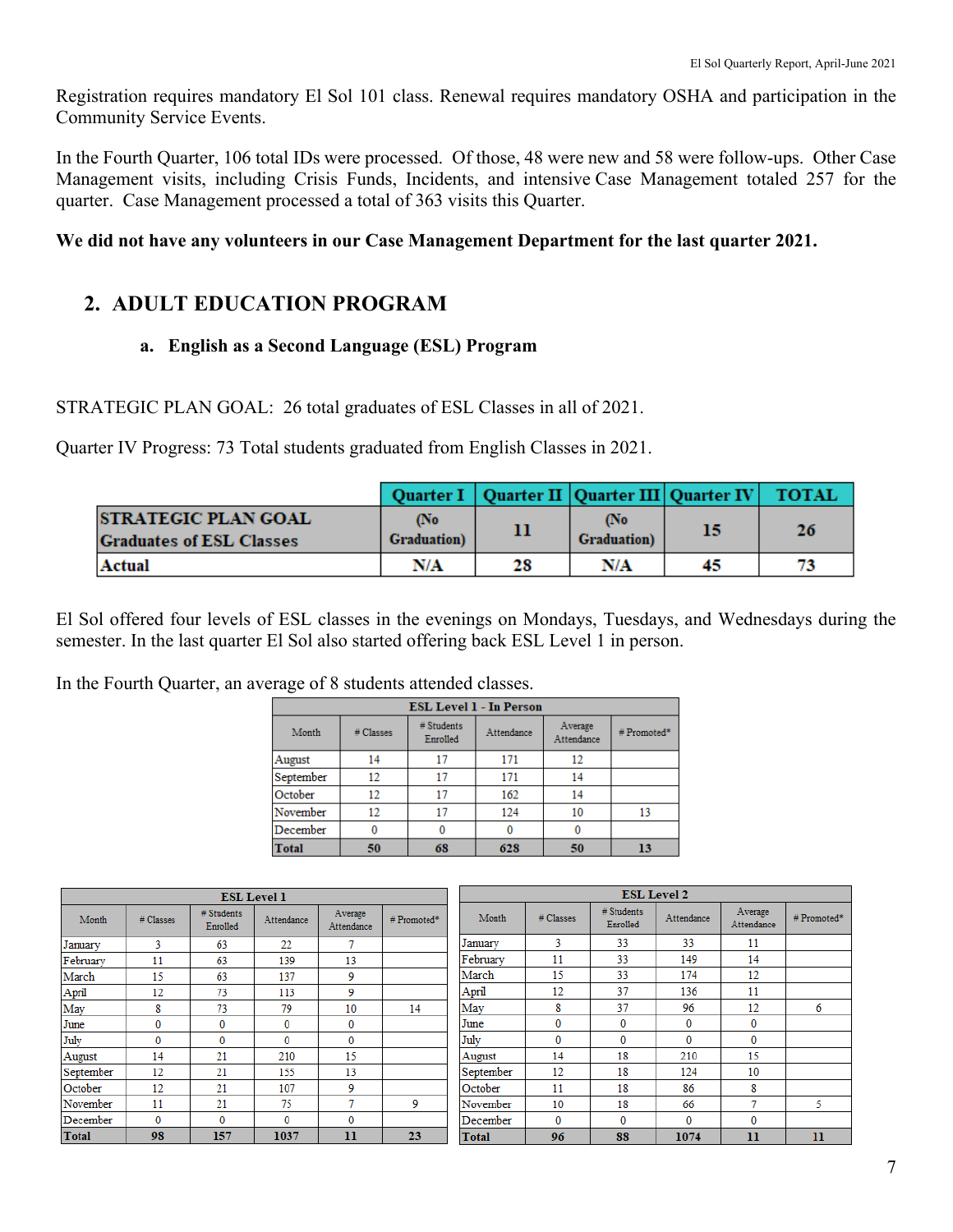|              |           |                        | <b>ESL Level 3</b> |                       |            |              |           | <b>ESL Level 4</b>     |              |                       |                |
|--------------|-----------|------------------------|--------------------|-----------------------|------------|--------------|-----------|------------------------|--------------|-----------------------|----------------|
| Month        | # Classes | # Students<br>Enrolled | Attendance         | Average<br>Attendance | #Promoted* | Month        | # Classes | # Students<br>Enrolled | Attendance   | Average<br>Attendance | #Promoted*     |
| January      | 3         | 34                     | 46                 | 15                    |            | January      | 3         | 15                     | 20           | o                     |                |
| February     | 11        | 34                     | 143                | 13                    |            | February     | 11        | 15                     | 50           | 5                     |                |
| March        | 15        | 34                     | 178                | 12                    |            | March        | 15        | 15                     | 59           | 4                     |                |
| April        | 12        | 36                     | 125                | 10                    |            | April        | 12        | 16                     | 66           | 6                     |                |
| May          | 8         | 36                     | 91                 | 11                    | 5.         | May          | 8         | 16                     | 37           | 5                     | 3              |
| June         | 0         | $\bf{0}$               | 0                  | $\bf{0}$              |            | June         | 0         | $\mathbf{0}$           | 0            | 0                     |                |
| July         | $\bf{0}$  | 0                      | $\mathbf{0}$       | 0                     |            | July         | 0         | 0                      | 0            | 0                     |                |
| August       | 14        | 17                     | 207                | 15                    |            | August       | 14        | 11                     | 66           | 5                     |                |
| September    | 12        | 17                     | 156                | 13                    |            | September    | 12        | 11                     | 65           | 5                     |                |
| October      | 12        | 17                     | 96                 | 8                     |            | October      | 12        | 11                     | 78           | o                     |                |
| November     | 9         | 17                     | 76                 | 8                     | 12         | November     | 9         | 11                     | 43           | 5                     | 6              |
| December     | $\bf{0}$  | 0                      | 0                  | 0                     |            | December     | $\bf{0}$  | 0                      | $\mathbf{0}$ | 0                     |                |
| <b>Total</b> | 96        | 87                     | 1118               | 12                    | 17         | <b>Total</b> | 96        | 42                     | 484          | 5                     | 9 <sup>°</sup> |

|                                                                   | <b>Value of ESOL Program</b> |         |         |         |          |  |  |  |  |  |  |  |
|-------------------------------------------------------------------|------------------------------|---------|---------|---------|----------|--|--|--|--|--|--|--|
| Quarter I   Quarter II   Quarter III   Quarter IV<br><b>Total</b> |                              |         |         |         |          |  |  |  |  |  |  |  |
| Nighttime Volunteer Hours                                         | \$1,090                      | \$1,056 | \$5.294 | \$2,825 | \$10,266 |  |  |  |  |  |  |  |
| Daytime Volunteer Hours                                           | \$0                          | \$0     | \$214   | \$328   | \$542    |  |  |  |  |  |  |  |
| Professional Volunteer Hours                                      | \$0                          | \$0     | \$0     | \$0     | \$0      |  |  |  |  |  |  |  |
| Total                                                             | \$1,090                      | \$1,056 | \$5,508 | \$3.154 | \$10,808 |  |  |  |  |  |  |  |

**Volunteers provided 110.5 hours of service to El Sol in our ESL classes.** 

#### **b. Spanish Literacy – Plazas Comunitarias**

|                 | <b>Value of Plazas Comunitarias Program</b> |       |                                       |    |              |  |
|-----------------|---------------------------------------------|-------|---------------------------------------|----|--------------|--|
|                 | <b>Ouarter I</b>                            |       | Quarter II   Quarter III   Quarter IV |    | <b>Total</b> |  |
| Volunteer Hours | SO.                                         | \$128 | \$1,347                               | S0 | \$1,476      |  |

#### STRATEGIC PLAN GOAL: 7 Plazas Module Graduates in 2021

Quarter IV Progress: Students are placed at the appropriate level according to an initial assessment. In the Fourth quarter of 2021, 13 graduated from Primary or Secondary.

|                                                                                       | <b>Quarter I</b> | Quarter II   Quarter III   Quarter IV | <b>TOTAL</b> |
|---------------------------------------------------------------------------------------|------------------|---------------------------------------|--------------|
| <b>STRATEGIC PLAN GOAL</b><br>7 graduates from Primary or Secondary<br>school modules |                  |                                       |              |
| Actual                                                                                |                  |                                       | 17*          |

\*Number of students who passed either primary, secondary or both levels.

In the Fourth Quarter, on average, there were 2 students attending each class this semester.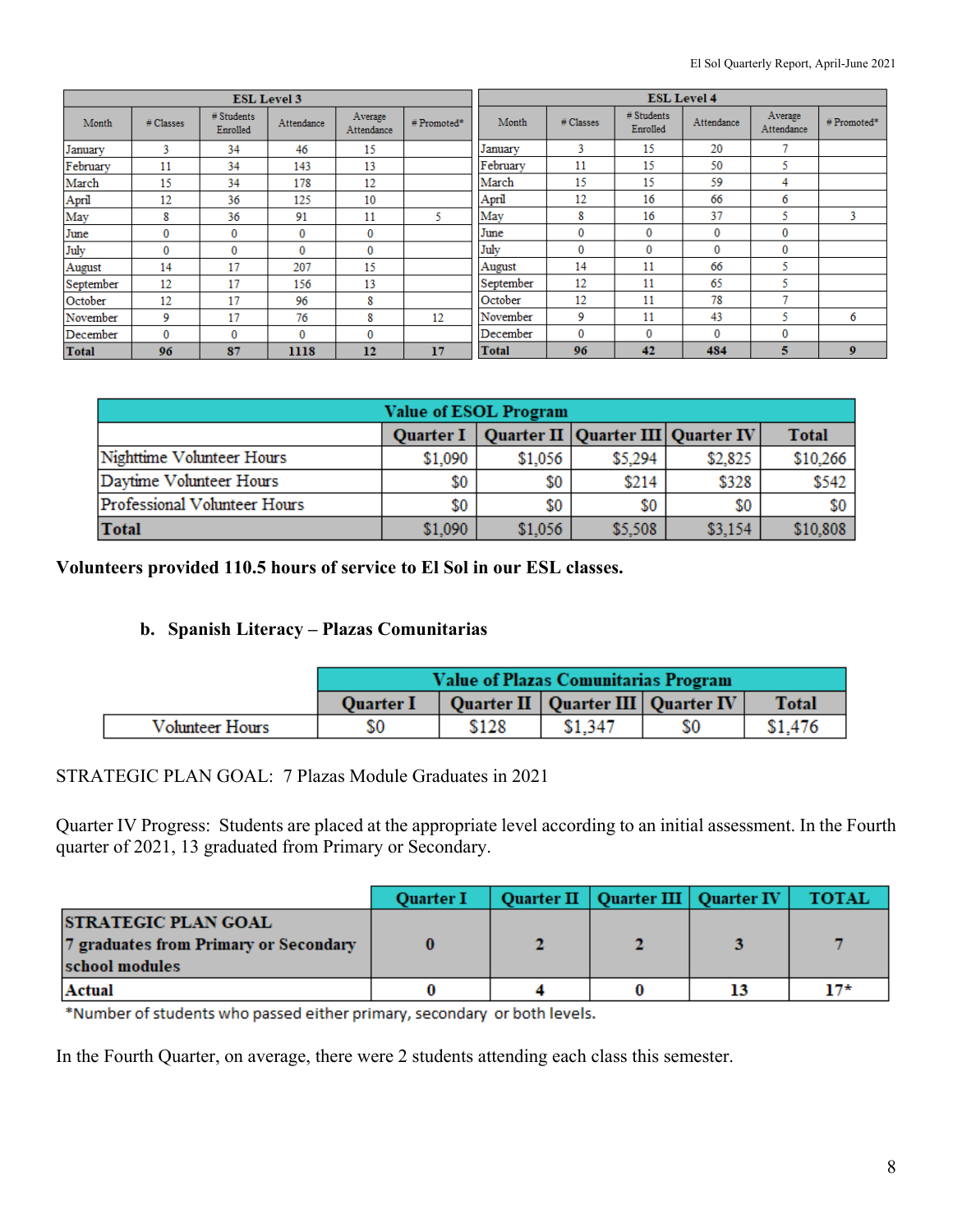| Month        | # Classes      | <b>Basic/Intermediate</b><br><b>Total Attendance</b> | Advanced<br><b>Total</b><br><b>Attendance</b> | Average<br>Attendance per<br>class | <b>Modules</b><br>Completed | <b>Enrolled</b><br><b>Students</b> |
|--------------|----------------|------------------------------------------------------|-----------------------------------------------|------------------------------------|-----------------------------|------------------------------------|
| January      | $\overline{2}$ | 5                                                    | 4                                             | 5                                  |                             | 17                                 |
| February     | 7              | 15                                                   | 24                                            | 6                                  |                             | 17                                 |
| March        | 9              | 27                                                   | 21                                            | 5                                  |                             | 17                                 |
| April        | 9              | 29                                                   | 0                                             | 3                                  |                             | 18                                 |
| May          | 4              | 12                                                   | $\bf{0}$                                      | 3                                  | 30                          | 18                                 |
| June         | 11             | 33                                                   | 8                                             | 4                                  |                             | 13                                 |
| July         | 16             | 26                                                   | 18                                            | 3                                  | 29                          | 13                                 |
| August       | 16             | 21                                                   | 20                                            | 3                                  |                             | 14                                 |
| September    | 16             | 20                                                   | 23                                            | 3                                  |                             | 14                                 |
| October      | 12             | 21                                                   | 13                                            | 3                                  |                             | 14                                 |
| November     | 14             | 31                                                   | 3                                             | $\overline{2}$                     |                             | 14                                 |
| December     | $\overline{2}$ | 4                                                    | 0                                             | 2                                  | 20                          | 14                                 |
| <b>Total</b> | 118            | 244                                                  | 134                                           | 4                                  | 79                          |                                    |

**We did not have any volunteers in our Plazas Comunitarias classes for the last quarter 2021.** 

## c. **GED Program**

|                 | <b>Value of GED</b> |  |                                       |         |              |  |
|-----------------|---------------------|--|---------------------------------------|---------|--------------|--|
|                 | <b>Ouarter I</b>    |  | Quarter II   Quarter III   Quarter IV |         | <b>Total</b> |  |
| Volunteer Hours | SO                  |  | \$919                                 | \$1,912 | \$2,831      |  |

| <b>GED</b>   |           |                               |                         |                                           |            |  |  |  |
|--------------|-----------|-------------------------------|-------------------------|-------------------------------------------|------------|--|--|--|
| <b>Month</b> | # Classes | # Students<br><b>Enrolled</b> | <b>Total Attendance</b> | Average<br>Attendance per<br><b>Class</b> | # Promoted |  |  |  |
| January      | 2         | 12                            | 16                      | 8                                         |            |  |  |  |
| February     | 8         | 12                            | 58                      | 7                                         |            |  |  |  |
| March        | 8         | 12                            | 63                      | 8                                         |            |  |  |  |
| April        | 11        | 12                            | 64                      | 6                                         |            |  |  |  |
| May          | 6         | 12                            | 24                      | 4                                         | 9          |  |  |  |
| June         | 13        | 13                            | 75                      | 6                                         |            |  |  |  |
| July         | 17        | 13                            | 74                      | 4                                         | 20         |  |  |  |
| August       | 15        | 14                            | 118                     | 8                                         |            |  |  |  |
| September    | 15        | 14                            | 102                     | 7                                         |            |  |  |  |
| October      | 15        | 14                            | 95                      | 6                                         |            |  |  |  |
| November     | 15        | 14                            | 83                      | 6                                         |            |  |  |  |
| December     | 4         | 14                            | 11                      | 3                                         | 29         |  |  |  |
| <b>Total</b> | 125       | $13*$                         | 772                     | 10                                        | 58         |  |  |  |

\*Monthly Average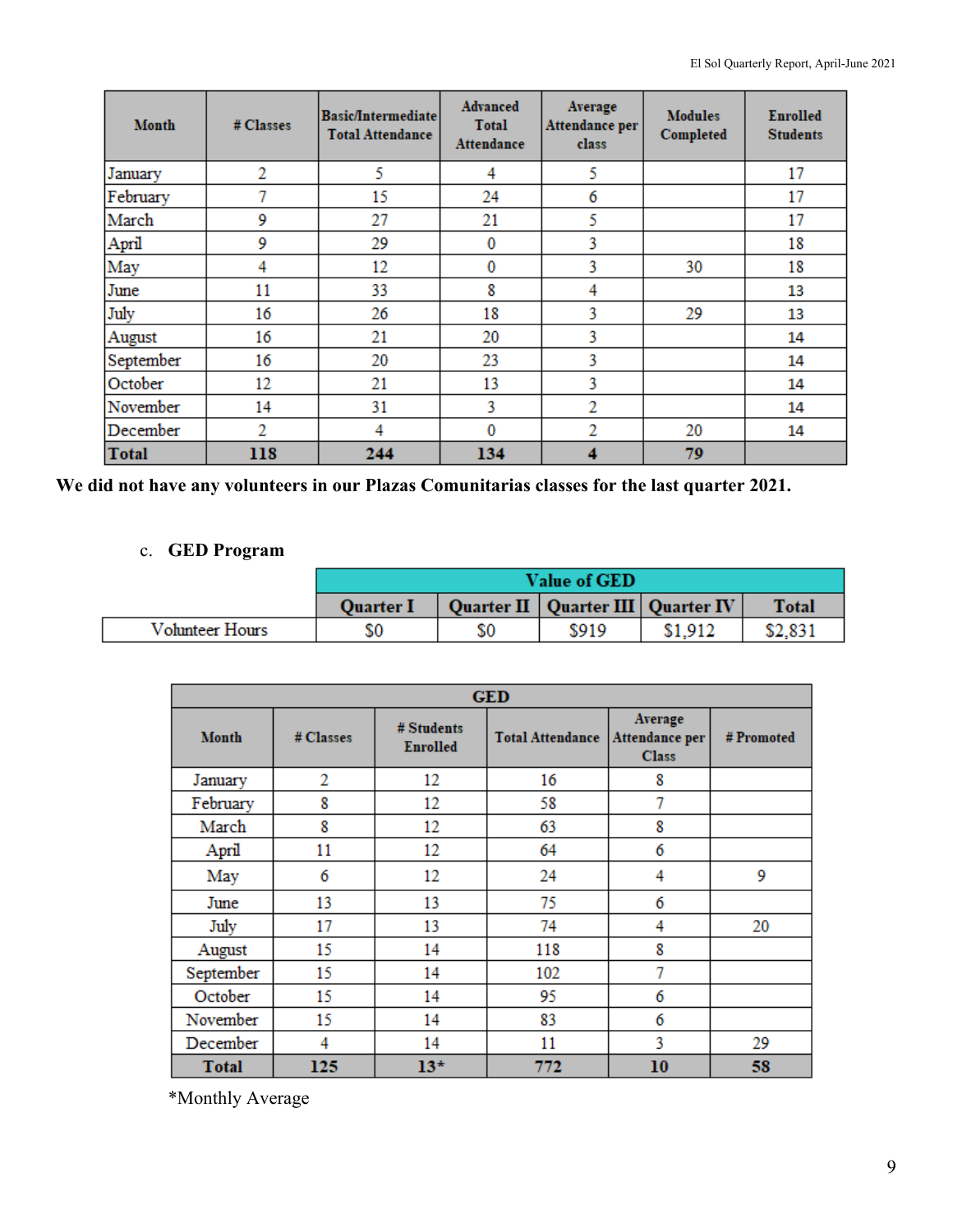El Sol offers GED classes in the evenings on Thursdays and Fridays. The GED Spanish program for students who were unable to finish their high school degrees. There are four subjects of the GED Program; Language, Math, Science, and Social Studies.

By the end of the Fourth Quarter 14 students were enrolled and we had an average of 5 students attend the GED classes. 29 students passed at least one of the four subject tests. A total of 5 students got their GED diploma in 2021.

## **In the Fourth Quarter, volunteers provided 67 hours of service to El Sol GED classes**.

## **d. Computer Program**

STRATEGIC PLAN GOAL: 30 Graduates in 2021

Quarter IV Progress:

|                                                                  |                           |       | Quarter I   Quarter II   Quarter III   Quarter IV |    | <b>TOTAL</b> |
|------------------------------------------------------------------|---------------------------|-------|---------------------------------------------------|----|--------------|
| <b>STRATEGIC PLAN GOAL</b><br><b>Graduates of Computer Class</b> | Mo<br><b>Graduation</b> ) | 10    | <b>No</b><br><b>Graduation</b> )                  | 10 | 20           |
| Actual                                                           |                           | $26*$ |                                                   |    |              |

\*Workshops completed

In the Fourth quarter, there were no volunteers at El Sol Nighttime Computer Class.

| <b>Computer Nighttime Class</b> |            |                                                                    |            |                                           |                                               |  |  |  |  |
|---------------------------------|------------|--------------------------------------------------------------------|------------|-------------------------------------------|-----------------------------------------------|--|--|--|--|
| <b>Month</b>                    | # Classes  | # Students<br><b>Attendance</b><br><b>Enrolled</b><br><b>Total</b> |            | Average<br><b>Attendance</b><br>per Class | <b>Students who</b><br>completed<br>workshops |  |  |  |  |
| January                         | No classes | No classes                                                         | No classes | No classes                                |                                               |  |  |  |  |
| February                        | 4          | 5                                                                  | 11         | 3                                         |                                               |  |  |  |  |
| March                           | 5          | 5                                                                  | 17         | 3                                         |                                               |  |  |  |  |
| April                           | 4          | 6                                                                  | 19         | 5                                         |                                               |  |  |  |  |
| May                             | 3          | 6                                                                  | 13         | 4                                         | 26                                            |  |  |  |  |
| June                            | 0          | 0                                                                  | 0          | 0                                         |                                               |  |  |  |  |
| July                            | 0          | 0                                                                  | 0          | 0                                         |                                               |  |  |  |  |
| August                          | 4          | 3                                                                  | 12         | 3                                         |                                               |  |  |  |  |
| September                       | 4          | 3                                                                  | 12         | 3                                         |                                               |  |  |  |  |
| October                         | No classes | No classes                                                         | No classes | No classes                                |                                               |  |  |  |  |
| November                        | No classes | No classes                                                         | No classes | No classes                                |                                               |  |  |  |  |
| December                        | No classes | No classes                                                         | No classes | No classes                                |                                               |  |  |  |  |
| Total                           | 24         | 14                                                                 | 84         |                                           | 26                                            |  |  |  |  |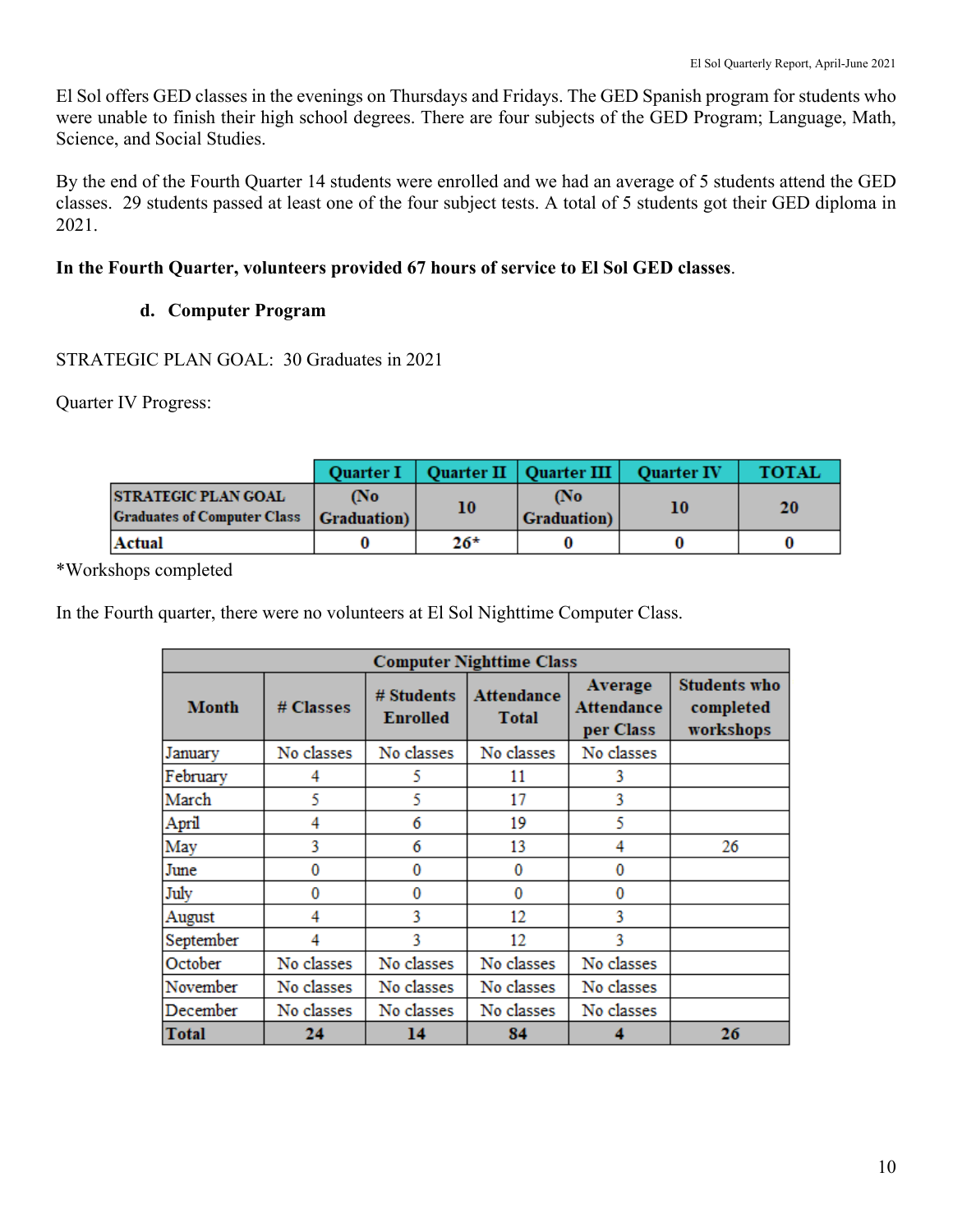## **e. Worker Development Program**

STRATEGIC PLAN GOAL: Total of 190 Complete or Graduate from Vocational Training courses and/or workshops in 2021.

Quarter IV Progress: 48 students graduated or completed Vocational Training Workshops.

|                                                | <b>Ouarter I</b> |     | Quarter II   Quarter III   Quarter IV |    | <b>TOTAL</b> |
|------------------------------------------------|------------------|-----|---------------------------------------|----|--------------|
| <b>STRATEGIC PLAN GOAL</b><br><b>Graduates</b> | 46               | 47  | 48                                    | 49 | 190          |
| Actual                                         | 07               | 123 | 156                                   | 48 | 424          |

STRATEGIC PLAN GOAL: 30% of follow ups of those who Graduate/Complete Vocational Training courses/workshops will secure new income in 2021.

Quarter IV Progress: 48% of Follow ups reported new income from the course or workshop.

|                                                 | <b>Ouarter I</b> |     | Quarter II   Quarter III   Quarter IV |            | AVG-       |
|-------------------------------------------------|------------------|-----|---------------------------------------|------------|------------|
| <b>STRATEGIC PLAN GOAL</b><br><b>New Income</b> | <b>30%</b>       | 30% | 30%                                   | <b>30%</b> | <b>30%</b> |
| <b>Actual</b>                                   | 55%              | 57% | 52%                                   | 48%        | 55%        |

48 Students Completed and/or Graduated Vocational training classes in the Fourth Quarter. Of those, 48% followed up reported new income because of taking the course.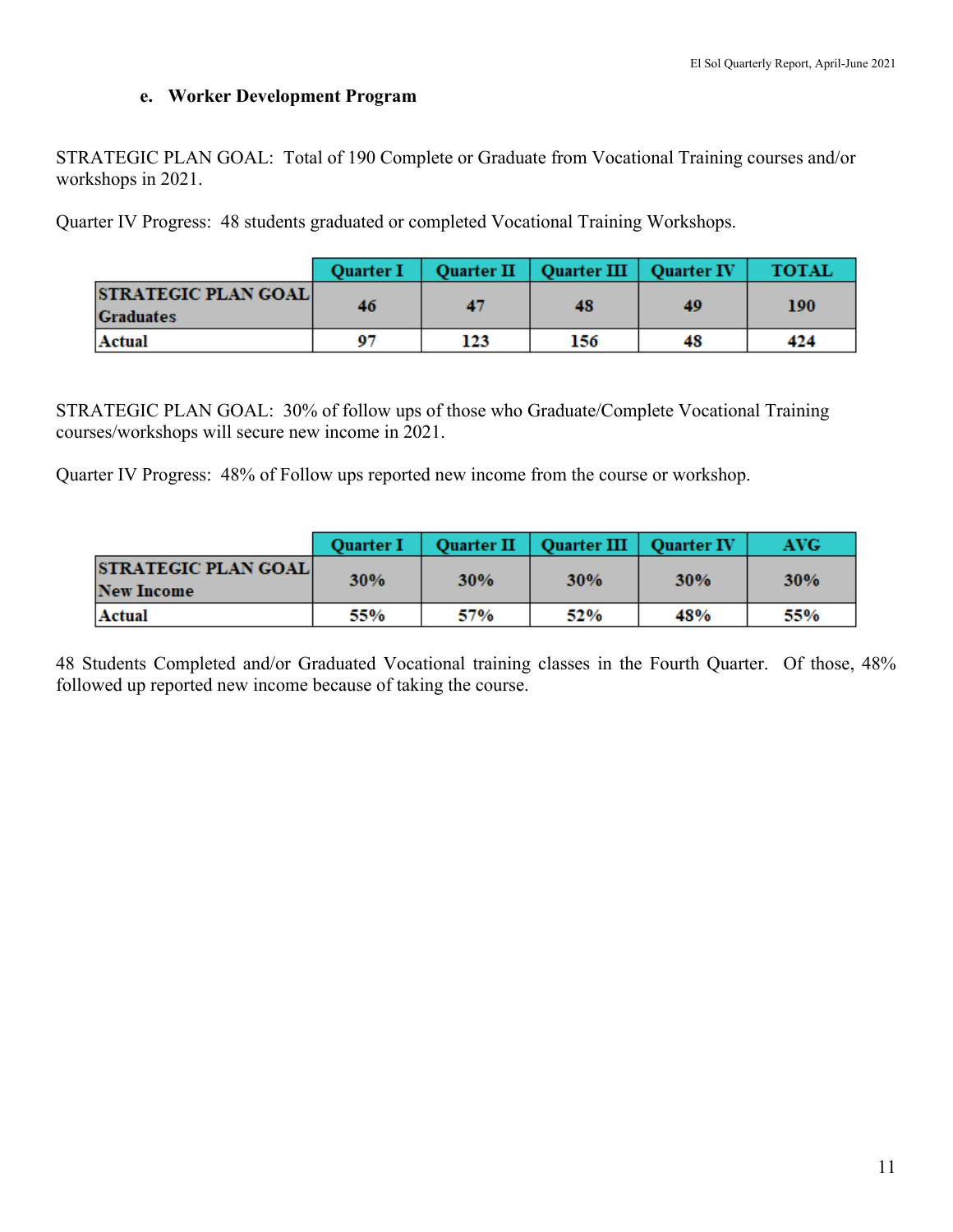| 2021 WDP Graduates        |    |     |     |                |  |  |  |  |
|---------------------------|----|-----|-----|----------------|--|--|--|--|
| Workshops                 | Q1 | Q2  | Q3  | Q <sub>4</sub> |  |  |  |  |
| Sewing                    | 0  | 11  | 6   | 7              |  |  |  |  |
| Kitchen Training Program  | 0  | 4   | 0   | 5              |  |  |  |  |
| <b>Beauty Advisor</b>     | 0  | 0   | 0   | 0              |  |  |  |  |
| Bicycle Repair            | 24 | 69  | 24  | 0              |  |  |  |  |
| Cleaning                  | 0  | 0   | 0   | 0              |  |  |  |  |
| Tile                      | 14 | 25  | 0   | 0              |  |  |  |  |
| Painting                  | 25 | 8   | 23  | 16             |  |  |  |  |
| Plumbing Repair           |    | 6   | 8   | 0              |  |  |  |  |
| Floral Design             | 18 | 0   | 0   | 0              |  |  |  |  |
| Career Counseling         | 9  | 0   | 3   | 0              |  |  |  |  |
| Hurricane Shutters        | 0  | 0   | 80  | 0              |  |  |  |  |
| NCCER Bridge              | 0  | 0   | 10  | 0              |  |  |  |  |
| Capacitate para El Empleo | 0  | 0   | 2   | 0              |  |  |  |  |
| NCCER Core                | 0  | 0   | 0   | 8              |  |  |  |  |
| NCCER Level 1 Carpentry   | 0  | 0   | 0   | 3              |  |  |  |  |
| Farmer's Market 1-on-1    | 0  | o   | o   | 9              |  |  |  |  |
| <b>TOTAL</b>              | 97 | 123 | 156 | 48             |  |  |  |  |

|                                              | 2021 Income Follow Ups |     |     |     |  |  |
|----------------------------------------------|------------------------|-----|-----|-----|--|--|
|                                              |                        |     | Q3  | O4  |  |  |
| Follow Ups                                   | 22                     | 23  | 25  | 23  |  |  |
| # who reported new income<br>from follow ups |                        | 13  | 13  | 11  |  |  |
| % of follow ups who reported<br>new mcome    | 55%                    | 57% | 52% | 48% |  |  |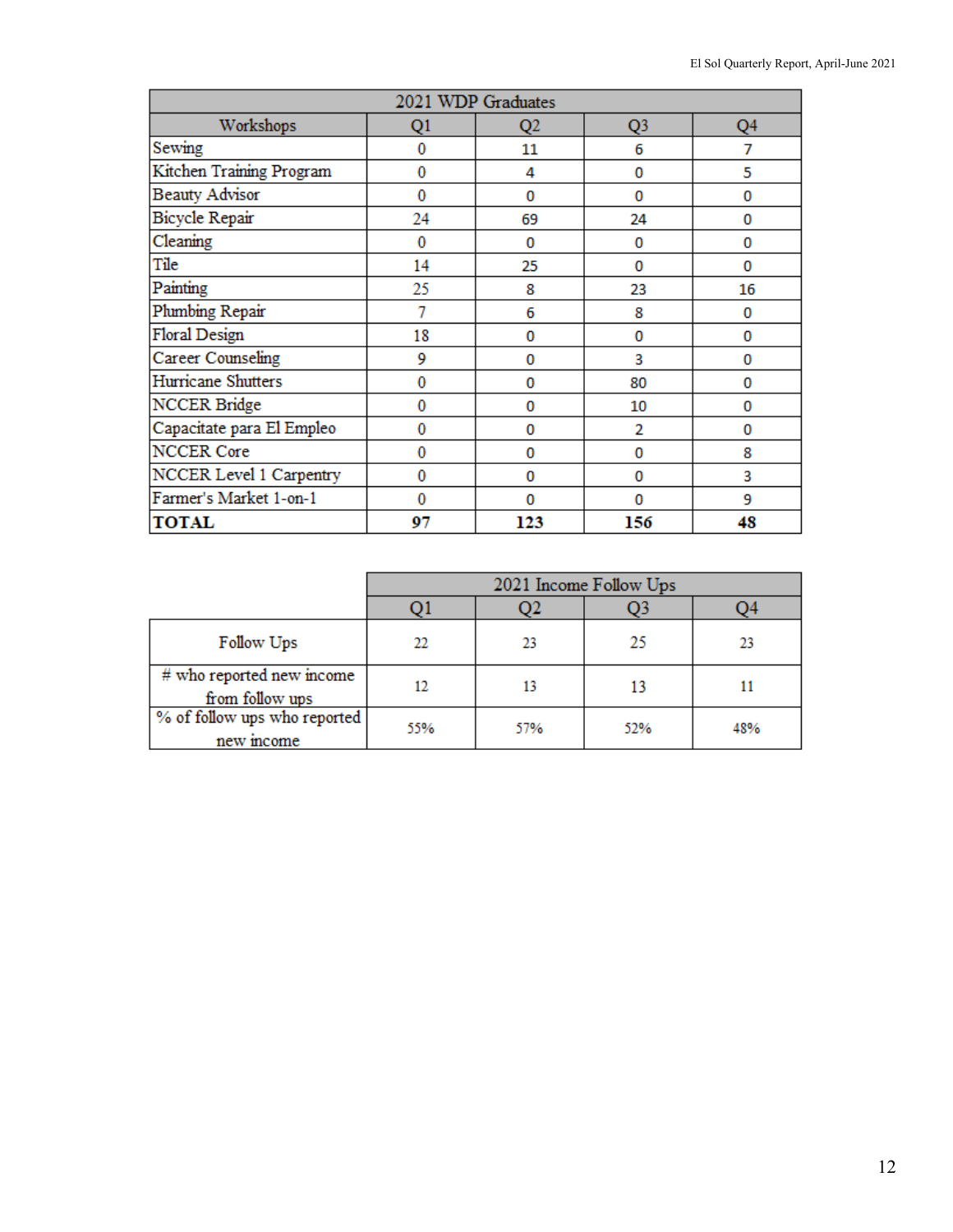# **3. HEALTH PROGRAM**

## **a. Promotores de Salud – Health promoters**

STRATEGIC PLAN GOAL: 7 Total Promotores de Salud will be identified and trained in 2021.

Quarter IV Progress: 6 Total Promotores.

|                                                           | Quarter I   Quarter II   Quarter III   Quarter IV   AVERAGE |  |  |
|-----------------------------------------------------------|-------------------------------------------------------------|--|--|
| <b>STRATEGIC PLAN GOAL</b><br><b>7 Promotores Trained</b> |                                                             |  |  |
| Actual                                                    |                                                             |  |  |

The Promotores de Salud reached a total of 100 members of the community this quarter to discuss health issues of concern and educate the community. We focused on Covid-19 vaccination and dental care this quarter.

|              | <b>Subject</b>                 | <b>Number of</b> |
|--------------|--------------------------------|------------------|
|              |                                | <b>Contacts</b>  |
| Jan          | <b>Stress and the Pandemic</b> | 20               |
| Feb          | <b>Stress and the Pandemic</b> | 10               |
| Mar          | Covid19 Vaccine                | 50               |
| Apr          | Covid-19 - Update              | 22               |
| May          | Covid-19 - Update              | 60               |
| Jun          | Covid-19 - New Info            | 20               |
| Jul          | Covid19 Vaccine                | 20               |
| Aug          | Covid19 Vaccine                | 20               |
| Sep          | Dental Care                    | 20               |
| October      | Dental Care                    | 20               |
| November     | Dental Care                    | 60               |
| December     | Dental Care                    | 20               |
| <b>Total</b> |                                | 342              |

**Six Promotores volunteered 216 hours for the Fourth Quarter.** 

|                         | Value of Health Program |                                      |         |         |              |  |  |  |
|-------------------------|-------------------------|--------------------------------------|---------|---------|--------------|--|--|--|
|                         | <b>Quarter I</b>        | Quarter II   Quarter III  Quarter IV |         |         | <b>Total</b> |  |  |  |
| <b>Promotores Hours</b> | \$8,220                 | \$9,247                              | \$6,165 | \$6,165 | \$29,796     |  |  |  |
| Total                   | \$8,220                 | \$9,247                              | \$6,165 | \$6,165 | \$29,796     |  |  |  |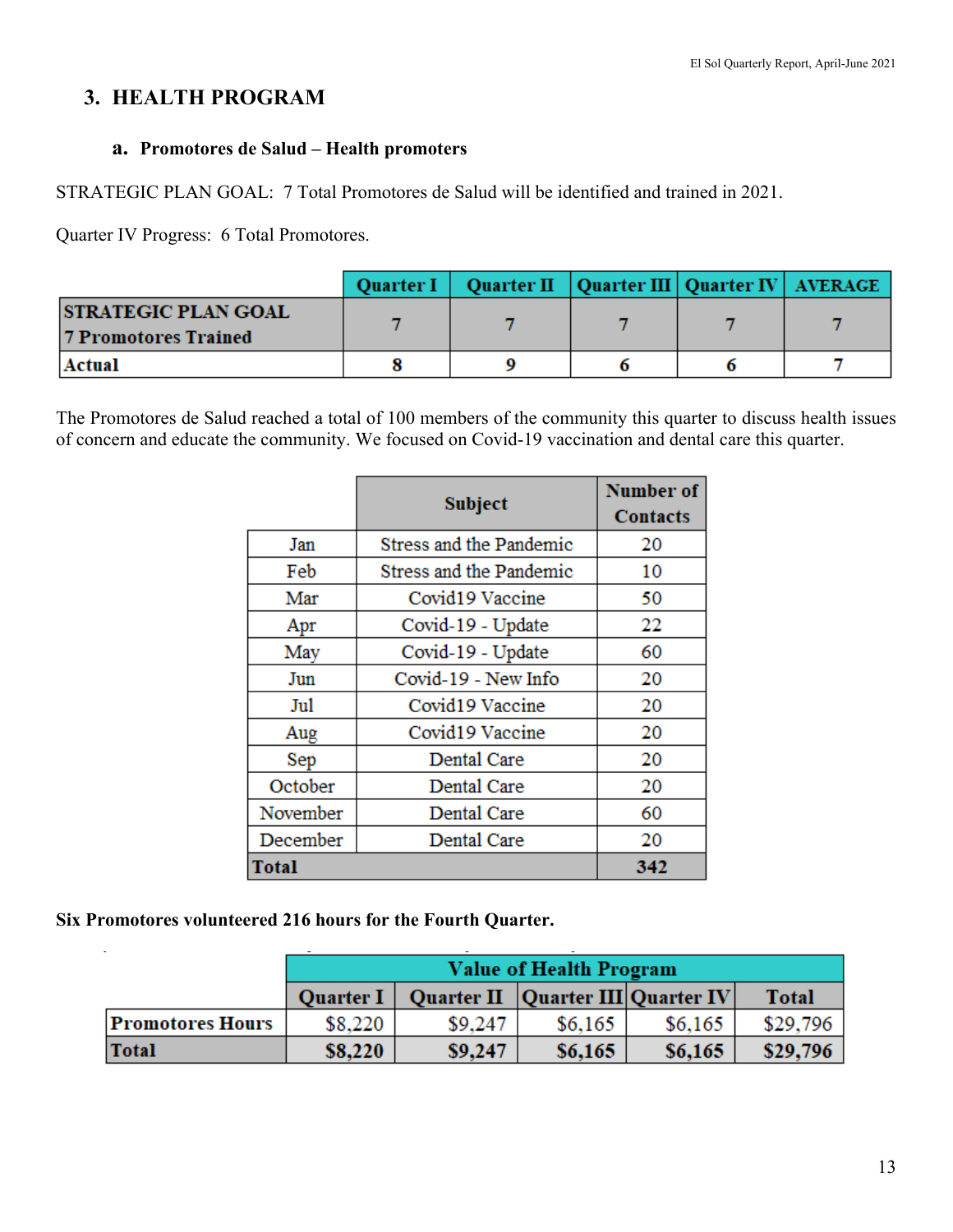## **b. Referrals and Workshops**

STRATEGIC PLAN GOAL: Attendance to health-related workshops and activities will total at least 2,000 each year.

Quarter III Progress: In the Third Quarter of 2021 our Health Coordinator recorded 282 attendances of community members for 28 different workshops.

|                                                    |       | Quarter I   Quarter III   Quarter IV |     | <b>TOTAL</b> |
|----------------------------------------------------|-------|--------------------------------------|-----|--------------|
| <b>STRATEGIC PLAN GOAL</b><br> Workshop Attendance | 500   | 500                                  | 500 | 2000         |
| Actual                                             | 1.763 | 147                                  | 282 | 3,214        |

STRATEGIC PLAN GOAL: A total of 70% of Clients will successfully follow up with their referral appointment.

Quarter III Progress: 82% of clients successfully followed up.

|                                                       | <b>Ouarter I</b> | Quarter II   Quarter III   Quarter IV   AVERAGE |     |     |     |
|-------------------------------------------------------|------------------|-------------------------------------------------|-----|-----|-----|
| <b>STRATEGIC PLAN GOAL</b><br>% Appointment Follow up | 70%              | 70%                                             | 70% | 70% | 70% |
| Actual                                                | 93%              | 70%                                             | 98% | 82% | 86% |

In the Third quarter of 2021, our Health Coordinator helped 62 separate cases navigate the health system. The chart below, summarizes the referrals performed.

| <b>Health Referral Type</b> | Jan | Feb | Mar | Apr | May | Jun          | Jul | Aug | <b>Sep</b> | Oct          | Nov            | <b>Dec</b> | <b>Total</b> |
|-----------------------------|-----|-----|-----|-----|-----|--------------|-----|-----|------------|--------------|----------------|------------|--------------|
| Primary Care-MyClinic       | 3   | 5   | 9   | 11  | 12  | 14           | 12  | 12  | 8          | 6            | 0              | 1          | 93           |
| Dental                      | 0   | 0   | 0   | 1   | 1   | 6            | 3   | 3   | 1          | 0            | $\overline{2}$ | 3          | 20           |
| Vision                      |     | 0   |     | 0   | 1   | 0            |     | 0   | 0          | 0            | 0              | 0          | 4            |
| Hearing                     | 0   | 0   | 0   | 0   | 0   | 0            | 0   | 0   | 0          | 0            | 0              | 0          | 0            |
| Skin                        | 0   | 0   | 0   | 0   | 0   | 0            | 0   | 0   | 1          | 0            | 0              | 0          | ı            |
| Women's Health              | 0   | 0   | 0   | 0   | 0   | 0            | 3   | 2   | 7          | 0            | 1              | 0          | 13           |
| Escucho-MyClinic            | 3   | 1   | 2   | 0   | 3   | $\mathbf{1}$ | 0   | 0   | 0          | 0            | 0              | 0          | 10           |
| Other Specialist            | 3   | 1   | 3   | 1   |     | 6            | 5   | 2   | 4          | 2            | 0              | 0          | 28           |
| Other Referral              | 7   | 6   | 10  | 13  | 8   | 15           | 30  | 15  | 33         | 19           | 11             | 7          | 174          |
| DV Counseling               | 0   | 3   |     | 0   | 0   | 1            | 0   | 1   | 0          | 0            | 0              | 0          | 6            |
| Foundcare                   | 0   | 0   | 0   | 0   | 0   | 0            | 0   | 0   | 0          | 0            | 0              | 0          | $\bf{0}$     |
| Homeless Referral           | 1   | 0   | 0   | 0   | 0   | 0            | 0   | 0   | 0          | 0            | 1              | 0          | 2            |
| Legal                       | 0   | 0   | 0   | 2   | 1   | 1            | 1   | 5   | 7          | $\mathbf{1}$ | 2              | 1          | 21           |
| <b>SA</b>                   | 0   | 0   | 0   | 1   | 0   | 0            |     | 0   | 0          | 0            | 0              | 0          | 2            |
| Mental Health               | 0   | 0   | 0   | 2   | 1   | 1            | 3   | 4   | 1          | $\mathbf{1}$ | 0              | 3          | 16           |
| Oftalmologist               | 0   | 0   | 0   | 2   | 0   | 2            |     | 1   | 2          | 0            | 0              | 1          | 9            |
| <b>TOTAL</b>                | 18  | 16  | 26  | 33  | 28  | 47           | 60  | 45  | 64         | 29           | 17             | 16         | 399          |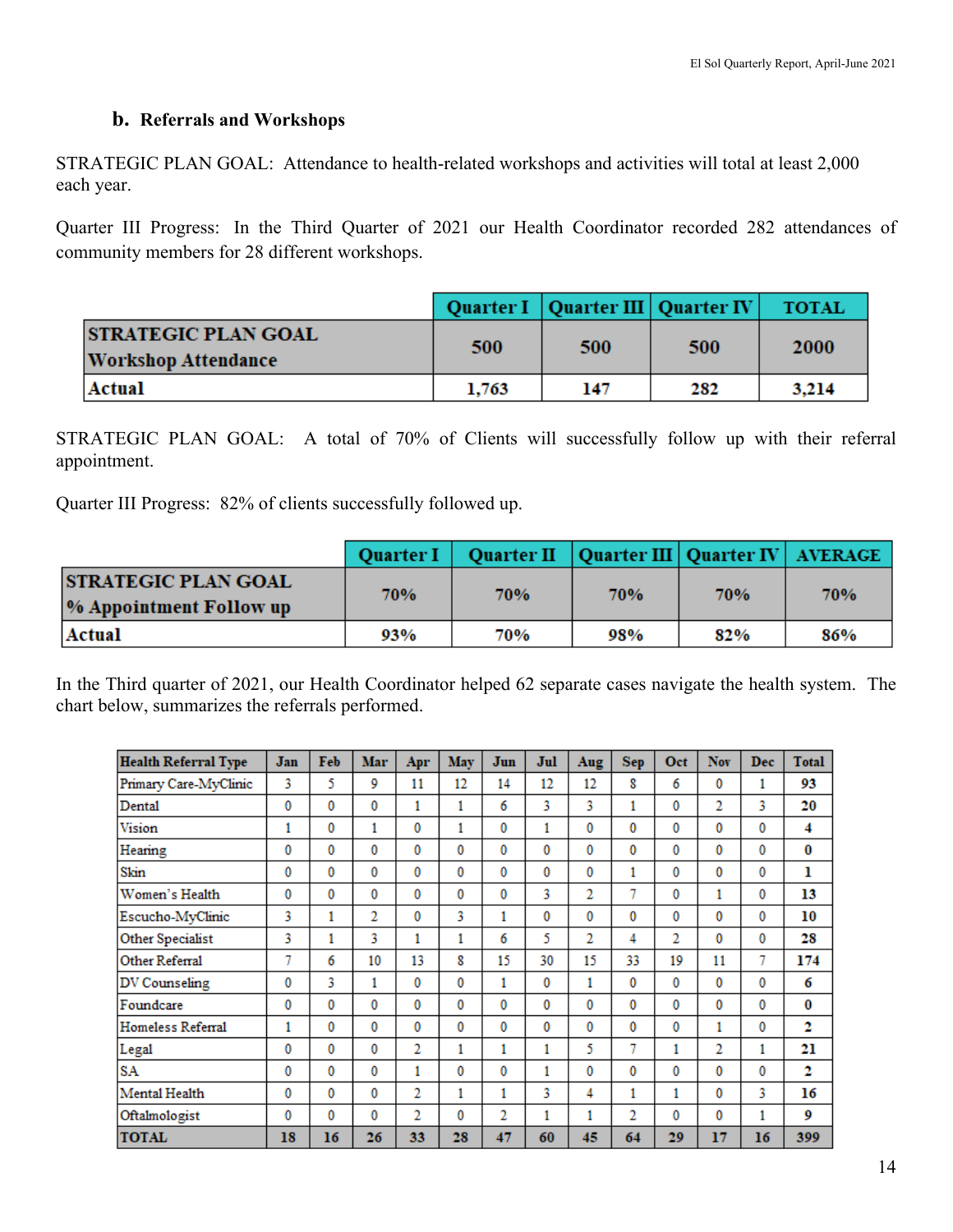## Workshops and Events:

| <b>First Quarter</b> |                                                                               |                                          |                              |  |  |  |  |
|----------------------|-------------------------------------------------------------------------------|------------------------------------------|------------------------------|--|--|--|--|
| <b>Month</b>         | <b>Workshop Topic</b>                                                         | # of In<br>Person<br><b>Participants</b> | # of On line<br>Participants |  |  |  |  |
| January              | AHA Cooking Class - Hypertension                                              | 10                                       |                              |  |  |  |  |
| January              | American Heart Association                                                    | 4                                        |                              |  |  |  |  |
| January              | Healthier Jupiter - El Sol cooking Class                                      | 10                                       | 277                          |  |  |  |  |
| January              | <b>HIV</b> Screening                                                          | 1                                        |                              |  |  |  |  |
| January              | OSHA 10 Construction                                                          | 6                                        |                              |  |  |  |  |
| January              | School for Parents - Social Media - Technology and Bullying                   | 5                                        |                              |  |  |  |  |
| January              | Workers Council                                                               | 8                                        |                              |  |  |  |  |
| January              | Zumba in the Park                                                             | 6                                        |                              |  |  |  |  |
| January              | Zumba in the Park                                                             | 5                                        |                              |  |  |  |  |
| January              | Zumba in the Park                                                             | 6                                        |                              |  |  |  |  |
| January              | Zumba in the Park                                                             | 6                                        |                              |  |  |  |  |
| February             | Family Garden Class                                                           | 9                                        |                              |  |  |  |  |
| February             | Healthier Jupiter - El Sol cooking Class                                      | 10                                       | 224                          |  |  |  |  |
| February             | Healthier Jupiter - El Sol cooking Class - Strawberry Wrap, Quicke & Smoothie | 11                                       | 234                          |  |  |  |  |
| February             | Jupiter Police Department - Sexual Assault                                    | 25                                       |                              |  |  |  |  |
| February             | Merciful Heavens Food Distribution                                            | 27                                       |                              |  |  |  |  |
| February             | OSHA 10 Construction                                                          | 3                                        |                              |  |  |  |  |
| February             | School for Parents - Emotional Health of Famil                                | 8                                        |                              |  |  |  |  |
| February             | School for Parents - Home and School Relationship                             | 10                                       |                              |  |  |  |  |
| February             | School for Parents - Understanding our Children                               | 6                                        |                              |  |  |  |  |
| February             | Zumba in the Park                                                             | 10                                       |                              |  |  |  |  |
| February             | Zumba in the Park                                                             | 6                                        |                              |  |  |  |  |
| February             | Zumba in the Park                                                             | 8                                        |                              |  |  |  |  |
| February             | Zumba in the Park                                                             | 8                                        |                              |  |  |  |  |
| February             | Zumba in the Park                                                             | 11                                       |                              |  |  |  |  |
| March                | Healthier Jupiter - El Sol Cooking Class Pesto Shrimp with Rice               | 58                                       |                              |  |  |  |  |
| March                | Healthier Jupiter - El Sol Cooking Class - Zucchini Lasagna                   | 10                                       | 682                          |  |  |  |  |
| March                | Promotore Training - Vaccine Campaign                                         | 9                                        |                              |  |  |  |  |
| March                | School for Parents - Communication                                            | $\overline{4}$                           |                              |  |  |  |  |
| March                | School for Parents - Developmental Stages (0-10)                              | $\mathfrak{Z}$                           |                              |  |  |  |  |
| March                | School for Parents - Discipline                                               | $\overline{4}$                           |                              |  |  |  |  |
| March                | School for Parents - Understanding our Children Part 2                        | $\overline{4}$                           |                              |  |  |  |  |
| March                | Zumba in the Park                                                             | 9                                        |                              |  |  |  |  |
| March                | Zumba in the Park                                                             | 9                                        |                              |  |  |  |  |
| March                | Zumba in the Park                                                             | 5                                        |                              |  |  |  |  |
| March                | Zumba in the Park                                                             | 12                                       |                              |  |  |  |  |
| <b>Total</b>         |                                                                               | 346                                      | 1,417                        |  |  |  |  |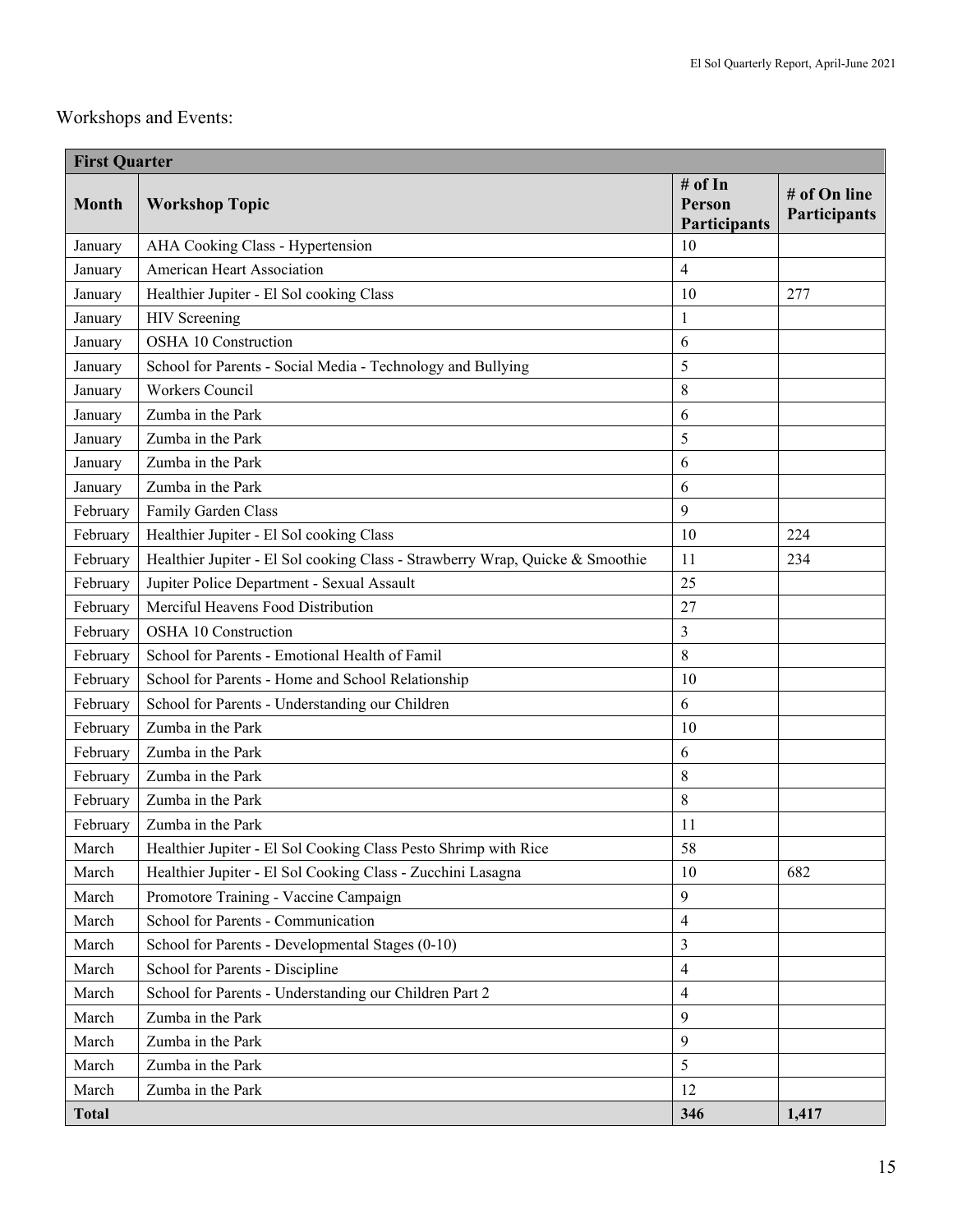| <b>Second Quarter</b> |                                                                  |                                   |                              |  |  |  |  |
|-----------------------|------------------------------------------------------------------|-----------------------------------|------------------------------|--|--|--|--|
| <b>Month</b>          | <b>Workshop Topic</b>                                            | # of In<br>Person<br>Participants | # of On line<br>Participants |  |  |  |  |
| April                 | Healthier Jupiter - El Sol Cooking Class                         | 10                                |                              |  |  |  |  |
| April                 | Healthier Jupiter - El Sol Cooking Class                         | 13                                |                              |  |  |  |  |
| April                 | OSHA 10 Construction                                             | 6                                 |                              |  |  |  |  |
| April                 | Promotore Training - Vaccine Campaign                            | 9                                 |                              |  |  |  |  |
| April                 | <b>School for Parents</b>                                        | 11                                |                              |  |  |  |  |
| April                 | Vaccine Presentation - Information on the covid vaccines         | 14                                |                              |  |  |  |  |
| April                 | Zumba in the Park                                                | $\overline{2}$                    |                              |  |  |  |  |
| April                 | Zumba in the Park                                                | $\,$ 8 $\,$                       |                              |  |  |  |  |
| April                 | Zumba in the Park                                                | 9                                 |                              |  |  |  |  |
| April                 | Zumba in the Park                                                | 6                                 |                              |  |  |  |  |
| April                 | Zumba in the Park                                                | 13                                |                              |  |  |  |  |
| April                 | El Sol Health Program Presentation COVID19 Vaccine - Dr Nuchovic | $\boldsymbol{0}$                  | 781                          |  |  |  |  |
| May                   | Nicklaus Dental Bus                                              | 15                                |                              |  |  |  |  |
| May                   | OSHA 10 Construction                                             | $\,$ 8 $\,$                       |                              |  |  |  |  |
| May                   | Promotore Training - Vaccine Campaign                            | 9                                 |                              |  |  |  |  |
| May                   | Workers Council                                                  | 11                                |                              |  |  |  |  |
| May                   | Zumba in the Park                                                | 10                                |                              |  |  |  |  |
| May                   | Zumba in the Park                                                | 5                                 |                              |  |  |  |  |
| May                   | Zumba in the Park                                                | 7                                 |                              |  |  |  |  |
| May                   | Zumba in the Park                                                | 6                                 |                              |  |  |  |  |
| June                  | Nicklaus Dental Bus                                              | 9                                 |                              |  |  |  |  |
| June                  | Nicklaus Dental Bus                                              | $\overline{2}$                    |                              |  |  |  |  |
| June                  | Nicklaus Dental Bus                                              | 9                                 |                              |  |  |  |  |
| June                  | OSHA 10 Construction                                             | 9                                 |                              |  |  |  |  |
| June                  | <b>School for Parents</b>                                        | 4                                 |                              |  |  |  |  |
| June                  | School for Parents                                               | $\overline{4}$                    |                              |  |  |  |  |
| June                  | Workers Council                                                  | 12                                |                              |  |  |  |  |
| June                  | Zumba in the Park                                                | $\,8\,$                           |                              |  |  |  |  |
| June                  | Zumba in the Park                                                | $\overline{4}$                    |                              |  |  |  |  |
| June                  | Zumba in the Park                                                | $\overline{4}$                    |                              |  |  |  |  |
| June                  | Zumba in the Park                                                | $\overline{4}$                    |                              |  |  |  |  |
|                       | <b>Total</b>                                                     | 241                               | 781                          |  |  |  |  |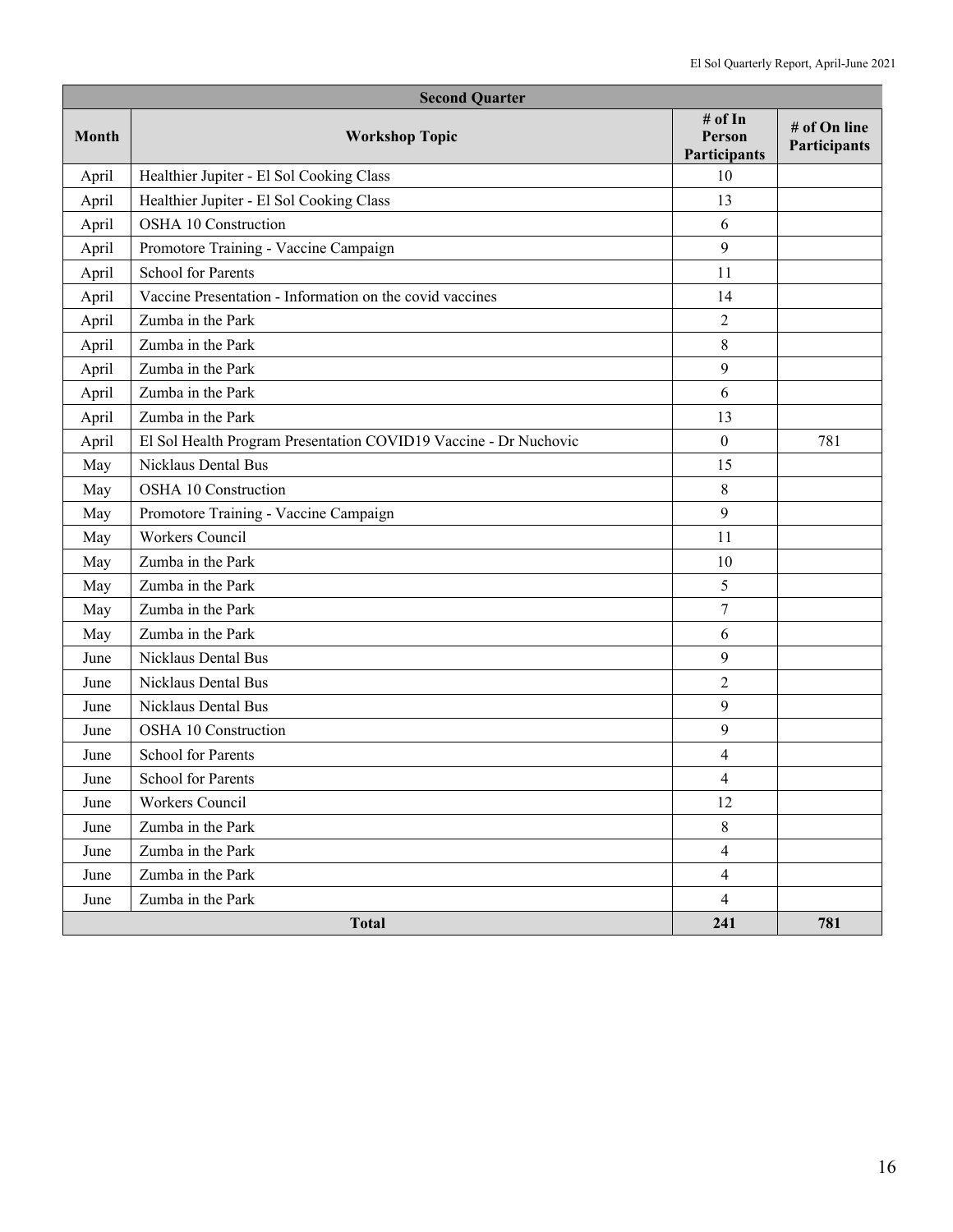|       | <b>Third Quarter</b>      |                                          |  |  |  |  |
|-------|---------------------------|------------------------------------------|--|--|--|--|
| Month | <b>Workshop Topic</b>     | # of In<br><b>Person</b><br>Participants |  |  |  |  |
| July  | Zumba in the Park         | 12                                       |  |  |  |  |
| July  | Zumba in the Park         | $\overline{7}$                           |  |  |  |  |
| July  | <b>School for Parents</b> | $\overline{4}$                           |  |  |  |  |
| July  | OSHA 10 Construction      | 7                                        |  |  |  |  |
| July  | Zumba in the Park         | $\mathbf{0}$                             |  |  |  |  |
| July  | <b>School for Parents</b> | $\overline{4}$                           |  |  |  |  |
| July  | Zumba in the Park         | $\overline{4}$                           |  |  |  |  |
| July  | Zumba in the Park         | 8                                        |  |  |  |  |
| July  | <b>School for Parents</b> | $\mathbf{1}$                             |  |  |  |  |
| Aug   | Zumba in the Park         | $\overline{4}$                           |  |  |  |  |
| Aug   | Zumba in the Park         | 5                                        |  |  |  |  |
| Aug   | Zumba in the Park         | $\overline{7}$                           |  |  |  |  |
| Aug   | OSHA 10 Construction      | 11                                       |  |  |  |  |
| Aug   | Zumba in the Park         | $\overline{2}$                           |  |  |  |  |
| Sep   | Zumba in the Park         | 5                                        |  |  |  |  |
| Sep   | Zumba in the Park         | 12                                       |  |  |  |  |
| Sep   | <b>School for Parents</b> | $\overline{4}$                           |  |  |  |  |
| Sep   | OSHA 10 Construction      | 6                                        |  |  |  |  |
| Sep   | Glucometers - JMC         | 9                                        |  |  |  |  |
| Sep   | Zumba in the Park         | 6                                        |  |  |  |  |
| Sep   | <b>School for Parents</b> | 3                                        |  |  |  |  |
| Sep   | <b>Painting Pots</b>      | 15                                       |  |  |  |  |
| Sep   | Zumba in the Park         | 8                                        |  |  |  |  |
| Sep   | School for Parents        | 3                                        |  |  |  |  |
|       | <b>Total</b>              |                                          |  |  |  |  |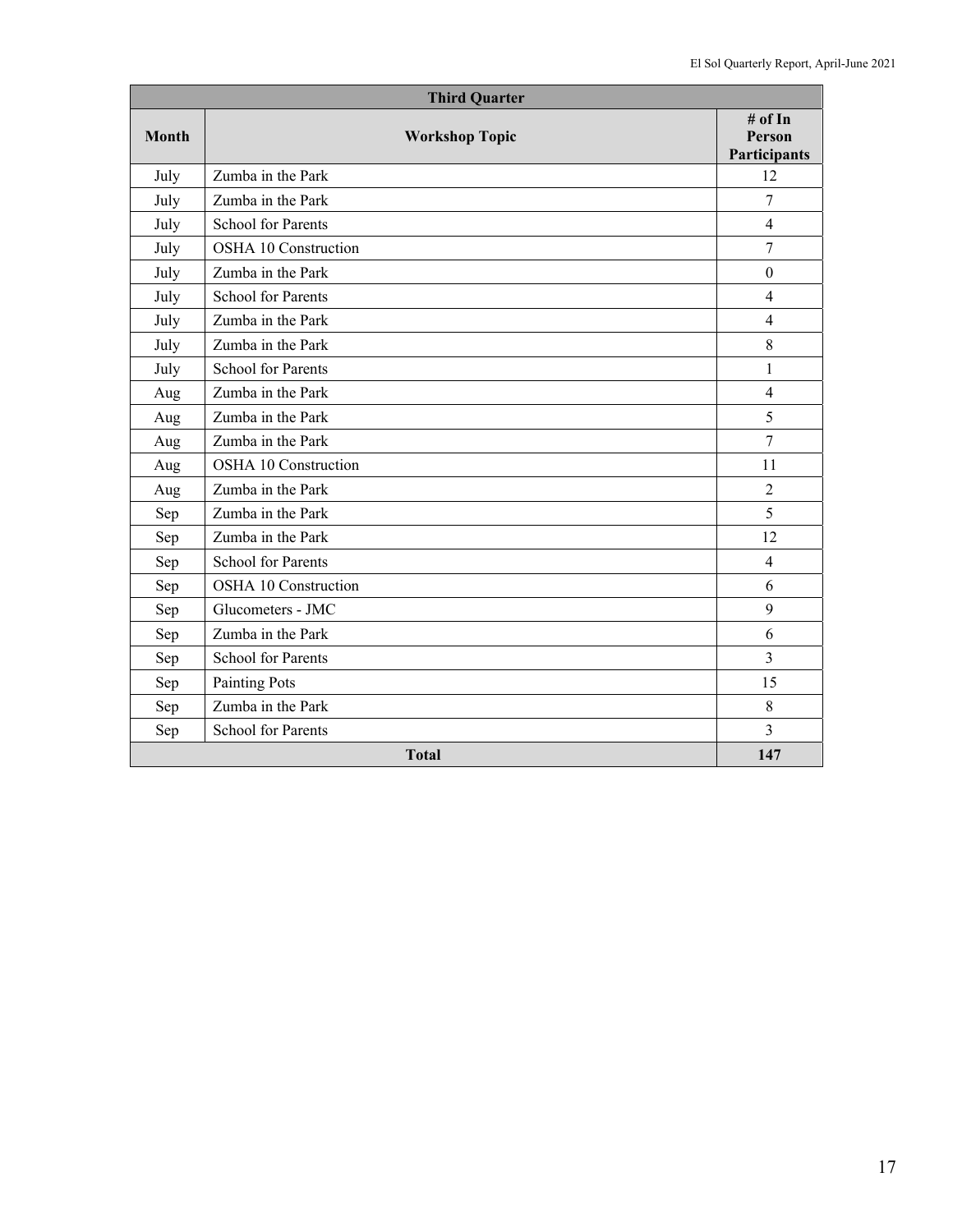| <b>Fourth Quarter</b> |                                 |                                          |  |  |  |  |
|-----------------------|---------------------------------|------------------------------------------|--|--|--|--|
| <b>Month</b>          | <b>Workshop Topic</b>           | # of In<br>Person<br><b>Participants</b> |  |  |  |  |
| Oct                   | Zumba in the Park               | 9                                        |  |  |  |  |
| Oct                   | <b>School for Parents</b>       | $\overline{3}$                           |  |  |  |  |
| Oct                   | Merciful Heavens Turkey Baskets | 50                                       |  |  |  |  |
| Oct                   | PBAC Glucose Screenings         | 29                                       |  |  |  |  |
| Oct                   | Zumba in the Park               | 5                                        |  |  |  |  |
| Oct                   | <b>School for Parents</b>       | $\overline{3}$                           |  |  |  |  |
| Oct                   | Nicklaus Dental Bus             | $\overline{2}$                           |  |  |  |  |
| Oct                   | Zumba in the Park               | 5                                        |  |  |  |  |
| Oct                   | <b>School for Parents</b>       | 3                                        |  |  |  |  |
| Oct                   | Nicklaus Dental Bus             | 21                                       |  |  |  |  |
| Oct                   | Zumba in the Park               | 6                                        |  |  |  |  |
| Oct                   | <b>School for Parents</b>       | $\overline{3}$                           |  |  |  |  |
| Oct                   | Zumba in the Park               | 16                                       |  |  |  |  |
| Oct                   | <b>School for Parents</b>       | $\overline{2}$                           |  |  |  |  |
| Nov                   | 2021: FRESH RX                  | 14                                       |  |  |  |  |
| Nov                   | Nicklaus Dental Bus             | 9                                        |  |  |  |  |
| Nov                   | <b>SWEET DREAM MAKERS</b>       | $\overline{2}$                           |  |  |  |  |
| Nov                   | OSHA 10 Construction            | 6                                        |  |  |  |  |
| Nov                   | <b>CARIDAD PRESENTATION</b>     | 25                                       |  |  |  |  |
| Nov                   | Zumba in the Park               | 8                                        |  |  |  |  |
| Nov                   | <b>School for Parents</b>       | $\overline{4}$                           |  |  |  |  |
| Nov                   | <b>School for Parents</b>       | 4                                        |  |  |  |  |
| Nov                   | Zumba in the Park               | 8                                        |  |  |  |  |
| Dec                   | OSHA 10 Construction            | 8                                        |  |  |  |  |
| Dec                   | <b>Nicklaus Dental Bus</b>      | $\overline{3}$                           |  |  |  |  |
| Dec                   | <b>GIFT WRAPPING</b>            | 25                                       |  |  |  |  |
| Dec                   | Nicklaus Dental Bus             | 6                                        |  |  |  |  |
| Dec                   | <b>School for Parents</b>       | 3                                        |  |  |  |  |
|                       | 282                             |                                          |  |  |  |  |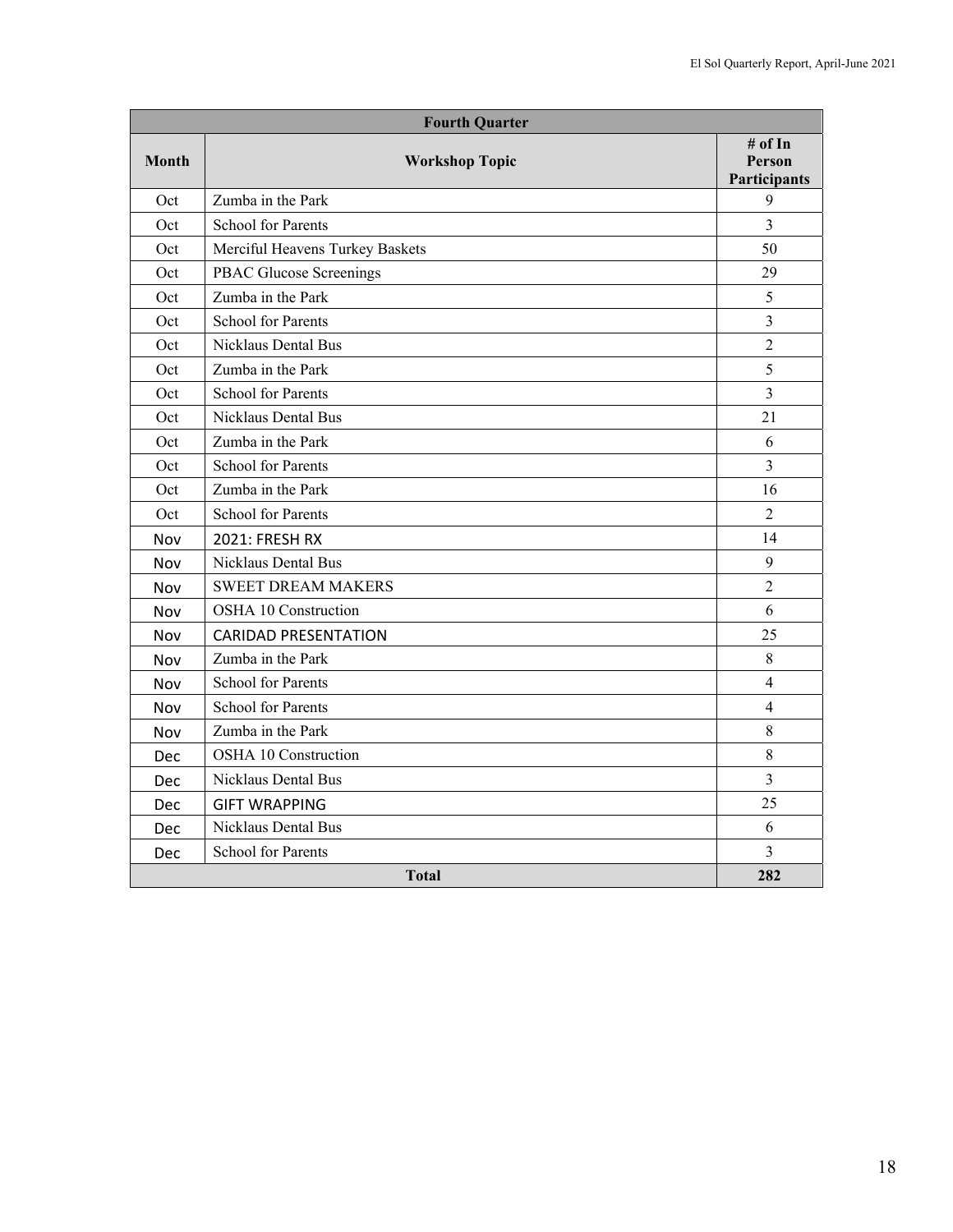# **4. COMMUNITY LIFE**

STRATEGIC PLAN GOAL: Create 3 new opportunities for clients/families to participate in community programs in 2021.

Quarter III Progress: El Sol created a new opportunity for the clients/families in the fourth quarter, The Nutcracker Ballet.

|                                                  | <b>Ouarter I</b> | Quarter II   Quarter III   Quarter IV | <b>TOTAL</b> |
|--------------------------------------------------|------------------|---------------------------------------|--------------|
| <b>STRATEGIC PLAN GOAL</b>                       |                  |                                       |              |
| Create 3 new opportunities for clients/families  |                  |                                       |              |
| to participate in community programs and         |                  |                                       |              |
| activities that have typically been inaccessible |                  |                                       |              |
| to clients/families in 2021                      |                  |                                       |              |
| Actual                                           |                  |                                       |              |

STRATEGIC PLAN GOAL: Hold Martin Luther King Jr., Soccer Tournament, and El Sol Fest at El Sol in 2021.

Quarter III Progress: El Sol did not hold any events during the fourth quarter.

|                                                                                                                        | <b>Ouarter I</b> | Quarter II   Quarter III   Quarter IV | <b>TOTAL</b> |
|------------------------------------------------------------------------------------------------------------------------|------------------|---------------------------------------|--------------|
| <b>STRATEGIC PLAN GOAL</b><br><b>Hold Martin Luther King Jr., Soccer</b><br>Tournament, and El Sol Fest events in 2021 |                  |                                       |              |
| Actual                                                                                                                 |                  |                                       |              |

STRATEGIC PLAN GOAL: Have a total of 580 volunteer hours through community service events in 2021 by El Sol Workers.

Quarter III Progress: **13 Workers/Clients of El Sol donated 44 hours putting Mulch in the El Sol Garden**.

|                                                                                                               |     |     | Quarter I   Quarter II   Quarter III   Quarter IV   TOTAL |     |     |
|---------------------------------------------------------------------------------------------------------------|-----|-----|-----------------------------------------------------------|-----|-----|
| <b>STRATEGIC PLAN GOAL</b><br>Have a total of 580 volunteer hours through<br>community service events in 2020 | 145 | 145 | 145                                                       | 145 | 580 |
| *Actual                                                                                                       |     |     | 52                                                        | 44  |     |

STRATEGIC PLAN GOAL: Operate a strong Volunteer Program in 2021.

Quarter III Progress: 48 individuals volunteered 1,776 hours in the Third Quarter.

|                                 |       |       | Quarter I   Quarter II   Quarter III   Quarter IV   TOTAL |       |       |
|---------------------------------|-------|-------|-----------------------------------------------------------|-------|-------|
| Volunteer Hours Given to El Sol | 1.253 | 1.774 | 1.800                                                     | 1.776 | 6.603 |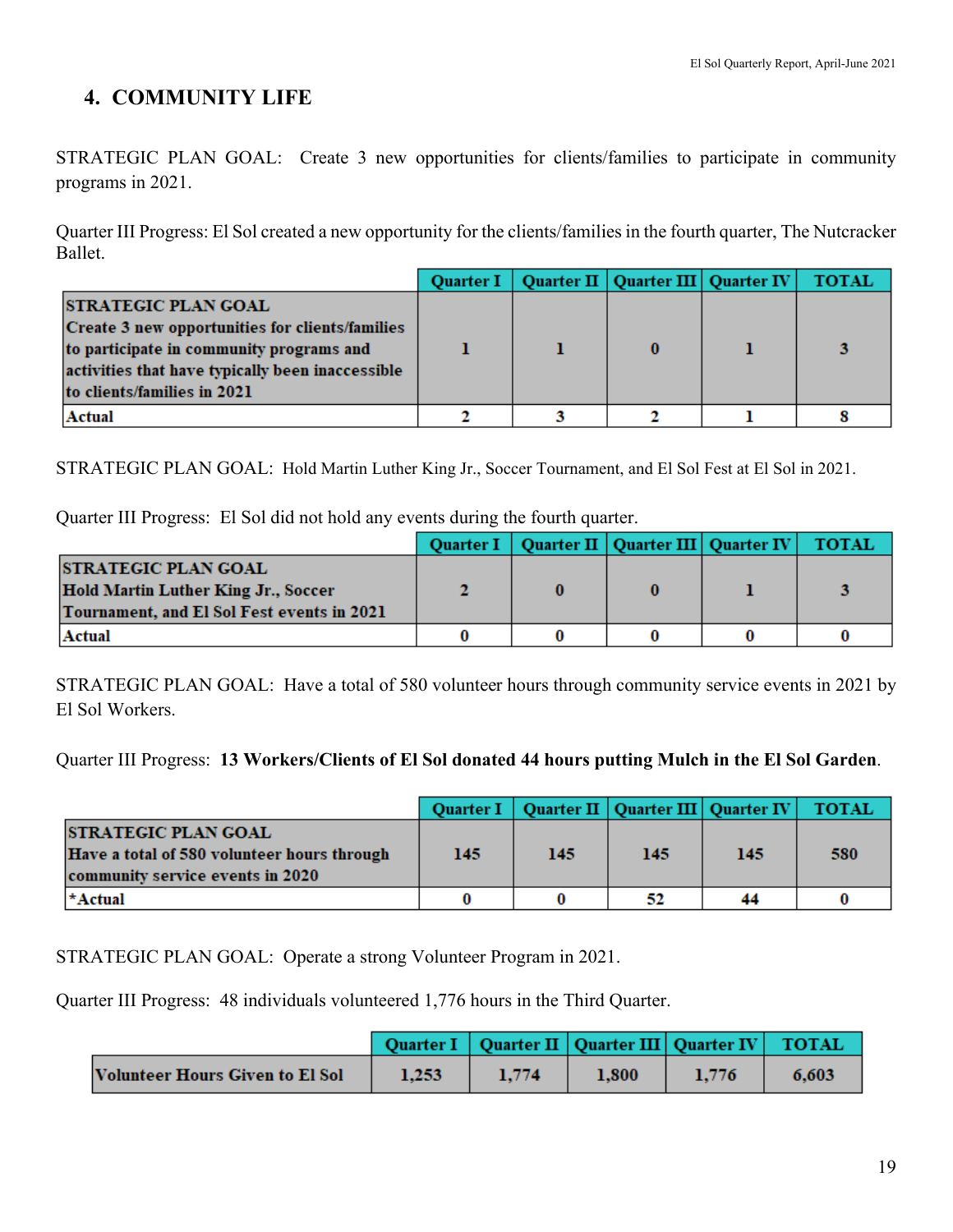#### **a. Community Service**

This quarter, El Sol held a community service event in the garden. The community service event was to fill our garden floor with mulch. The group volunteered a total of 44 hours to El Sol Garden, valued at \$1,256.



## **b. Community Events**

## **1. Special Events**

## **i) El Sol 15th Anniversary Celebration**

Community leaders, volunteers, donors, staff members, and other Friends of El Sol joined us on November 5 2021, to celebrate our 15th anniversary.



## **ii) Thanksgiving food distribution**

75 baskets filled with Thanksgiving dinner foods were assembled and distributed to the El Sol community the week before Thanksgiving. Food was donated and purchased for the event.

## **iii) Santa in the Park**

El Sol partnered with the Town of Jupiter Police Department to hold our annual Santa in the Park event. On December 18th we held a Santa in The Park Gift Wrapping Party and the Santa in the Park Event was on December 11th, 361 local community children were able to pick up toys and bikes for the Christmas holiday.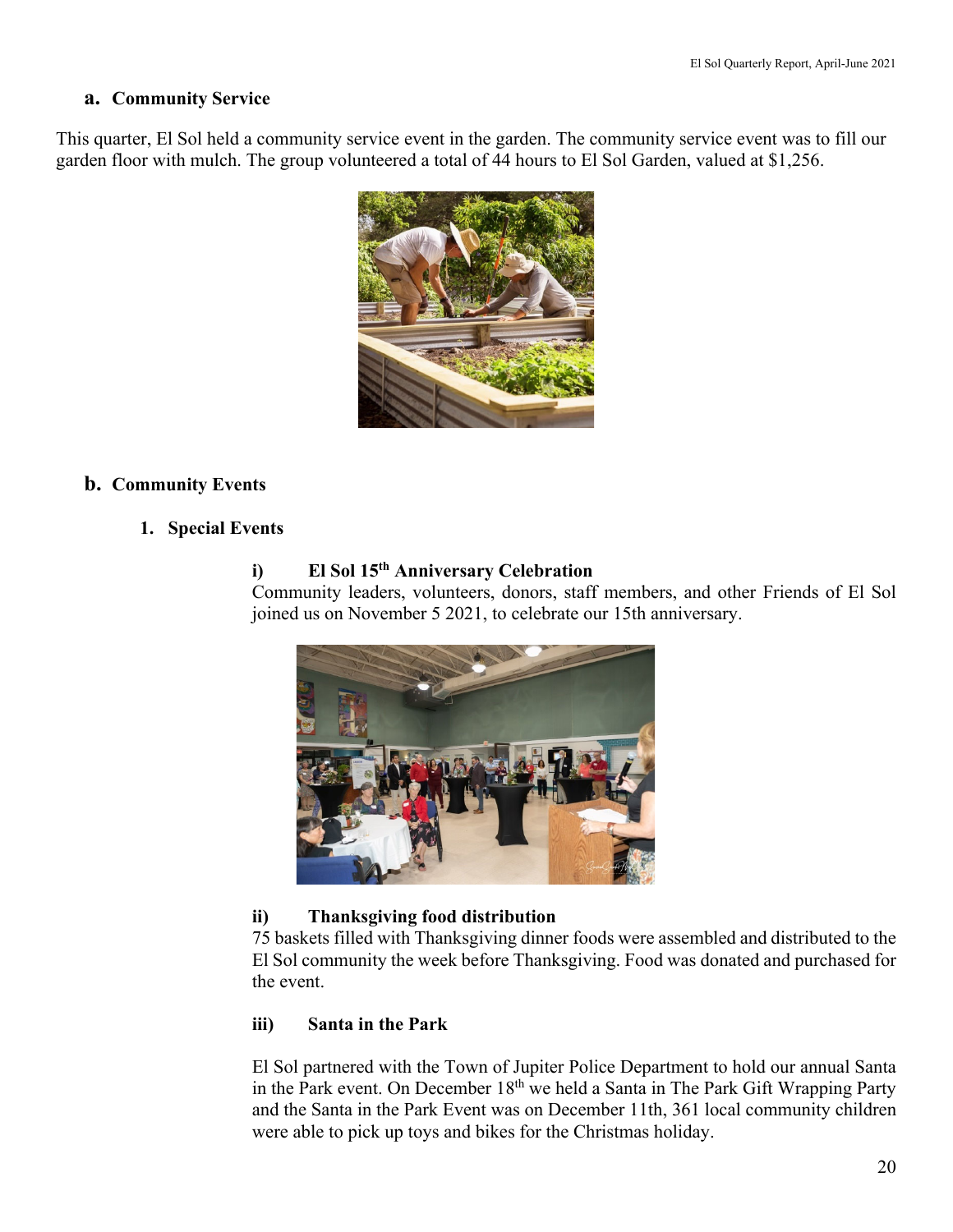

## **c. Town of Jupiter Presentations**

The Code Compliance Team from the Jupiter Police Department for a meet and great on November 17<sup>th</sup>; the new code office and new administrative assistance we introduced to El Sol's Staff. The code compliance presentations will resume in 2022.

## **d. Volunteers and Interns**

In the Third quarter of 2021, a total of 48 El Sol volunteers gave 1,776 hours of their time, which is valued at \$50,870. This calculation includes 1,634 regular volunteer hours, 128 Intern hours, and 15 Professional IT Volunteer hours.

Volunteers log their hours in a log book at El Sol or call in their hours if they were working from home. El Sol enters their time and tracks their hours through Salesforce.

Many of the hours listed above are accounted for in the different programs described in this report. The rest of the hours are contributed by volunteers that provide many different services such as administrative, assist with special events and committees; teach Spanish classes, write grants and develop strategies, and much more. Their contributions are summarized below under the category "Other."

For the Third Quarter of 2021, the total number of volunteer hours contributed for operations that are not otherwise mentioned in this report were 143. One Professional IT contributed 15 hours to El Sol. The El Sol Intern program has 3 Interns who provided 128 hours of service.

| <b>Value of Community Life Volunteers</b> |          |          |                                                   |          |              |  |
|-------------------------------------------|----------|----------|---------------------------------------------------|----------|--------------|--|
|                                           |          |          | Quarter I   Quarter II   Quarter III   Quarter IV |          | <b>Total</b> |  |
| Volunteers - Other                        | \$13,542 | \$8.105  | \$7,991                                           | \$10,003 | \$39,642     |  |
| Professional IT Volunteers                | \$6,632  | \$5,596  | \$2,044                                           | \$600    | \$14,872     |  |
| Interns                                   | \$3,382  | \$5,203  | \$4,304                                           | \$3,645  | \$16,533     |  |
| Community Service                         | \$0      | \$0      | \$1,484                                           | \$1,256  | \$2,740      |  |
| Total                                     | \$23,556 | \$18,904 | \$15,823                                          | \$15,504 | \$73,787     |  |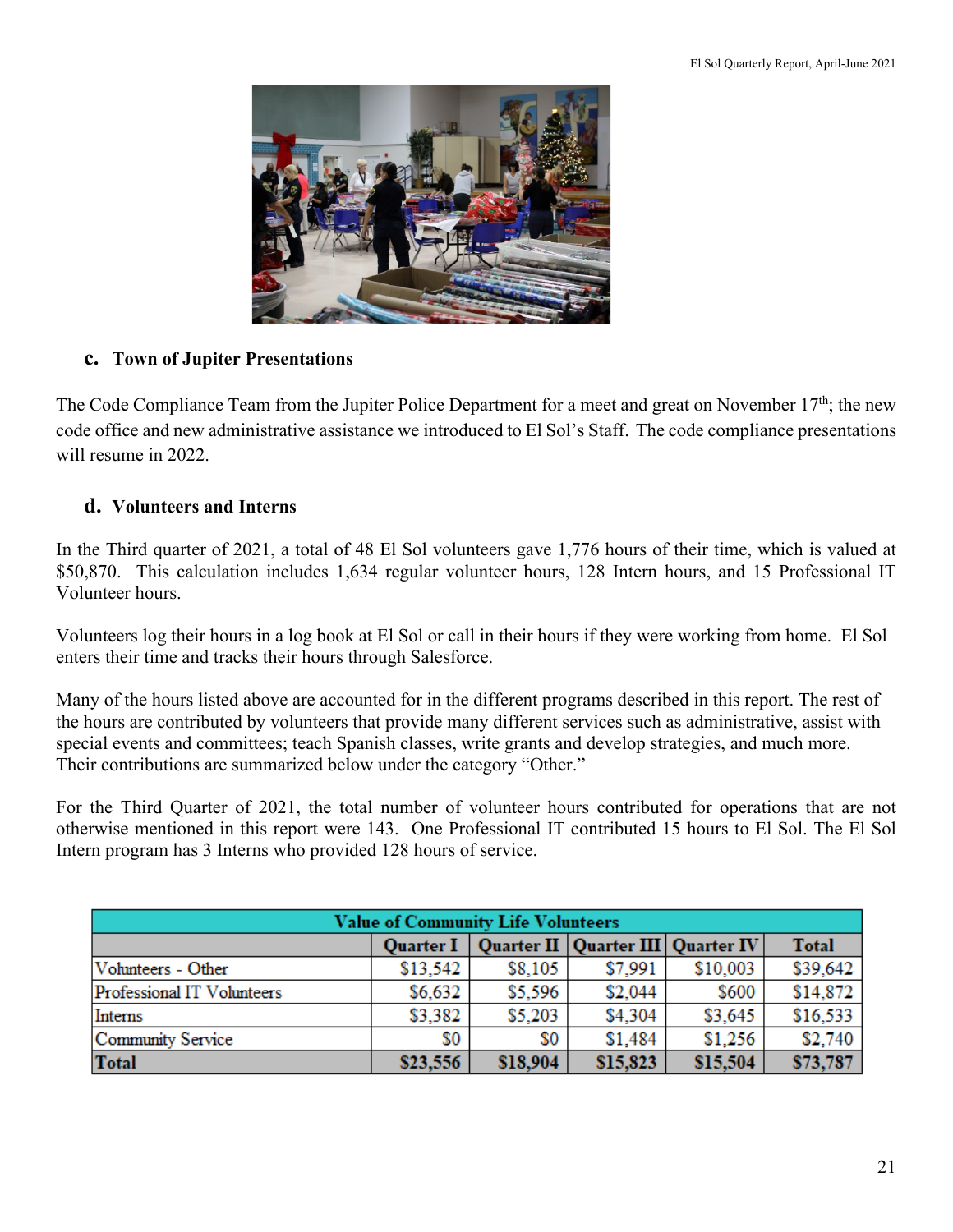# **5. LEGAL PROGRAM**

STRATEGIC PLAN GOAL: Increase attendance to education and information sessions on legal issues to 532 in 2021.

Quarter IV Progress: Wage Theft Workshop presented by Attorney Jill Hanson

|                                                                             |       |     | Quarter I   Quarter II   Quarter III   Quarter IV |     | <b>TOTAL</b> |
|-----------------------------------------------------------------------------|-------|-----|---------------------------------------------------|-----|--------------|
| <b>STRATEGIC PLAN GOAL</b><br>Provide education workshops to<br>532 clients | 133   | 133 | 133                                               | 133 | 532          |
| Actual                                                                      | 1,632 |     | 558                                               | 25  | 2,215        |

STRATEGIC PLAN GOAL: Expand capacity for legal advice/counsel for El Sol clients by strengthening existing partnerships with agencies, firms, and attorneys (as evidenced by memoranda of understanding)

Quarter IV Progress: No new MOUs for the Legal Program.

STRATEGIC PLAN GOAL: Provide legal navigation and referrals to 625 clients in 2021.

Quarter IV Progress: 41 individuals received legal navigation and referrals.

|                                                                                       |     |     | Quarter I   Quarter II   Quarter III   Quarter IV |     | <b>TOTAL</b> |
|---------------------------------------------------------------------------------------|-----|-----|---------------------------------------------------|-----|--------------|
| <b>STRATEGIC PLAN GOAL</b><br>Provide legal navigation and<br>referall to 625 clients | 156 | 156 | 156                                               | 157 | 625          |
| Actual                                                                                | 35  | 37  | 62                                                | 41  | 175          |

During the Fourth Quarter of 2021, volunteer attorneys, assisted by our Legal Coordinator and The Legal Aid Society of Palm Beach County, helped a total of 41 people with legal questions. These cases consisted of immigration, criminal, labor, domestic, and miscellaneous issues.

| Category                                                                    | <b>Quarter I</b> | <b>Quarter II</b> | <b>Quarter III</b> | <b>Quarter IV</b> | <b>Total</b> |
|-----------------------------------------------------------------------------|------------------|-------------------|--------------------|-------------------|--------------|
| Immigration                                                                 | 18               | 27                | 39                 | 15                | 99           |
| Criminal /Traffic                                                           |                  |                   |                    |                   |              |
| Labor related (wage theft, employment<br>discrimination)                    | 6                |                   |                    |                   |              |
| Domestic Issues                                                             |                  |                   |                    |                   |              |
| Court System                                                                |                  |                   |                    |                   | 15           |
| Miscellaneous (landlord/tenant claims,<br>contract claims, navigation, etc) |                  |                   |                    |                   | 24           |
| <b>Total</b>                                                                | 35               | 37                |                    | 41                | 175          |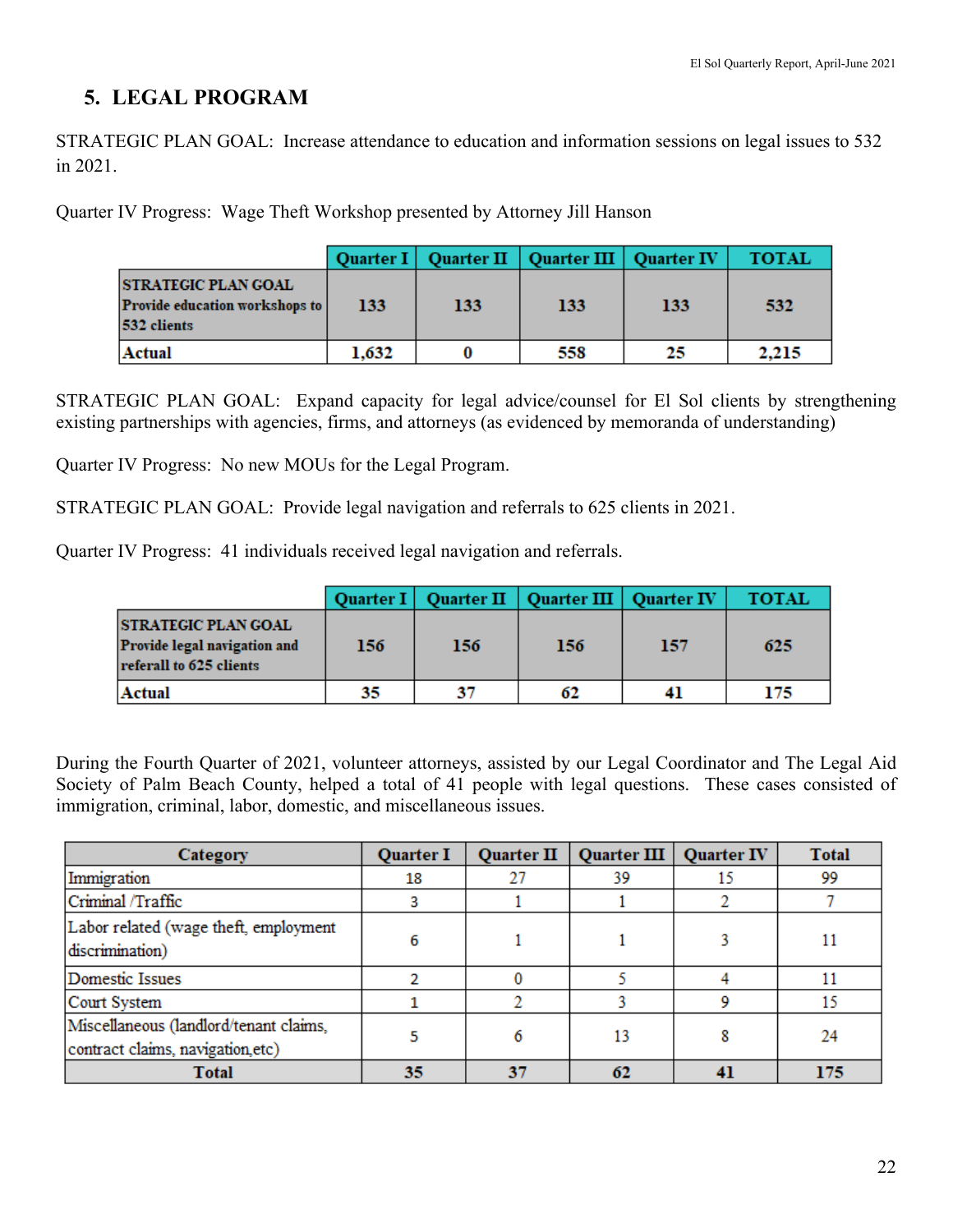

Legal Presentations made during the year:

| <b>Date</b>     | <b>Subject</b>            | <b>Presenters</b>           | <b>Number Workers Who</b><br><b>Attended via Facebook</b> |
|-----------------|---------------------------|-----------------------------|-----------------------------------------------------------|
| January         | Workers Compensation      | Natalie Navarro             | 823                                                       |
| February        | All new about Immigration | Jackie Delgado              | 380                                                       |
| March           | Personal Injury           | Kelsey Burke                | 429                                                       |
| September SCAMS |                           | Betzy Rega/Surynai Janowicz | 558                                                       |
|                 | November Wage Theft       | Jill Hanson                 | 25                                                        |
| Total:          |                           |                             | 2,215                                                     |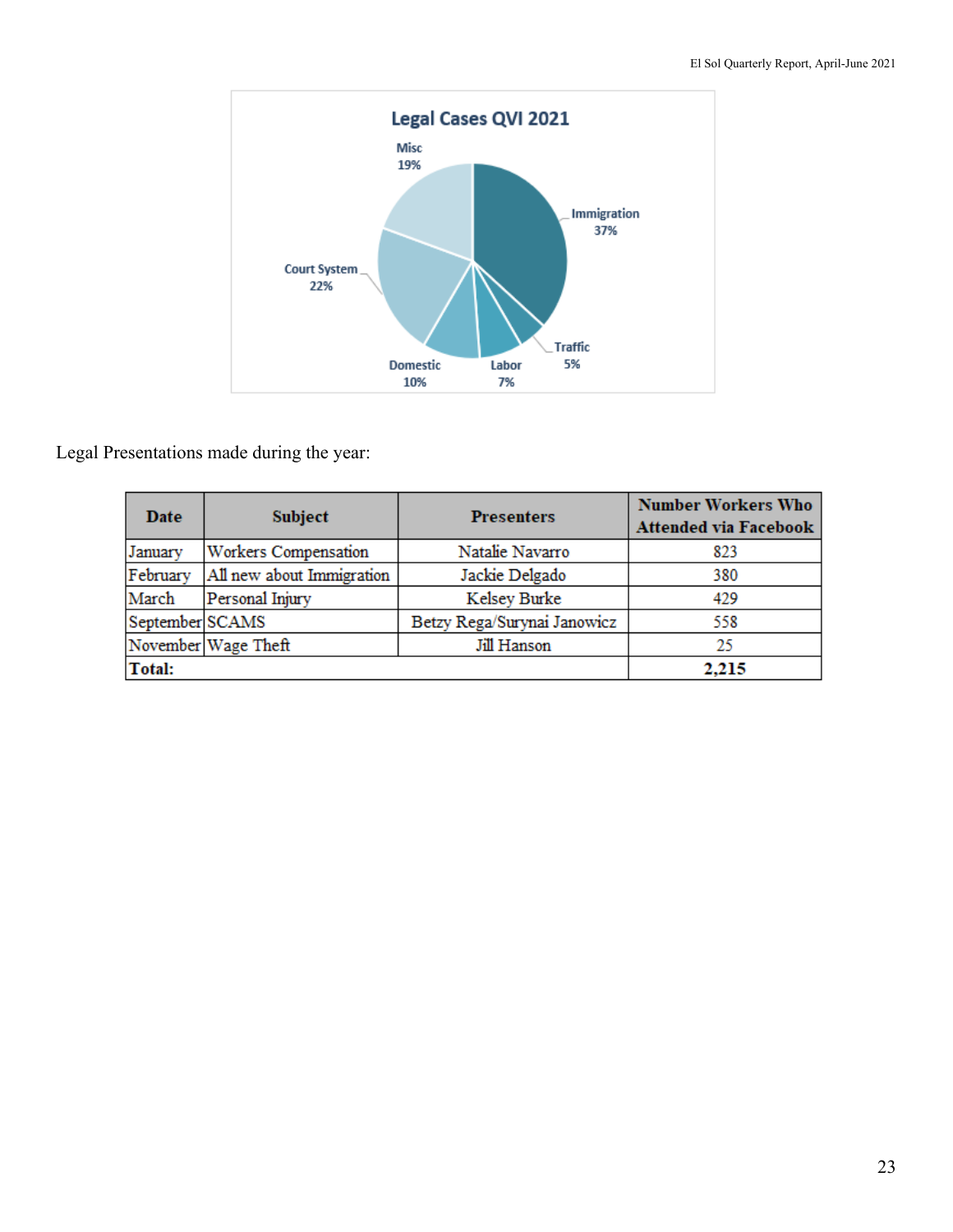# **6. FOOD AND NUTRITION PROGRAM**

## STRATEGIC PLAN GOAL: Serve at least 10,000 meals in 2021.

Quarter IV Progress: El Sol served 3,096 meals in the Fourth Quarter.

|                                                           | <b>Ouarter I</b> |       | Quarter II   Quarter III   Quarter IV |       | <b>TOTAL</b> |
|-----------------------------------------------------------|------------------|-------|---------------------------------------|-------|--------------|
| <b>STRATEGIC PLAN GOAL</b><br>Serve at least 10,000 meals | 2.500            | 2.500 | 2.500                                 | 2.500 | 10,000       |
| Actual                                                    | 2.438            | 3.319 | 2.714                                 | 3.096 | 11.567       |

STRATEGIC PLAN GOAL: Increase attendance to Food and Nutrition workshops to 320 in 2021. Quarter III Progress: The total attendance this quarter to four in person Food and Nutrition workshops was 31.

|                                                                                      | <b>Ouarter I</b> | <b>Ouarter II</b> | Quarter III   Quarter IV |    | <b>TOTAL</b> |
|--------------------------------------------------------------------------------------|------------------|-------------------|--------------------------|----|--------------|
| <b>STRATEGIC PLAN GOAL</b><br>Have 320 clients participate in nutrition<br>workshops | 80               | 80                | 80                       | 80 | 320          |
| Actual                                                                               | 373              | 89                | 323                      | 31 | 816          |

Nutrition Workshops:

| Month | Program               | <b>Nutrition Workshops</b>                                 | <b>Attendance</b>        |
|-------|-----------------------|------------------------------------------------------------|--------------------------|
| Feb   | Food & Nutrition      | Benefits of Honey                                          | 21                       |
| Feb   | <b>ESL Program</b>    | Lesson 1- Welcome to Eating Smart Levels (384)             | 26                       |
| Feb   | <b>ESL Program</b>    | Lesson 1 - Welcome to Eating Smart Levels (182)            | $\overline{20}$          |
| Feb   | <b>ESL Program</b>    | Lesson 2 - Plan-Shop-Save (Levels 384)                     | 19                       |
| Feb   | <b>ESL Program</b>    | Lesson 2 - Plan-Shop-Save (Levels 182)                     | 28                       |
| Feb   | <b>ESL Program</b>    | Lessons 38:4 - Fruits & Vegetables (Levels 38:4)           | 15                       |
| Feb   | <b>ESL Program</b>    | Lessons 38:4 - Fruits & Vegetables (Levels 18:2)           | $\overline{25}$          |
| Mar   | Food & Nutrition      | Salt in Your Body, High Blood Pressure, Healthy Vegetables | 10                       |
| Mar   | <b>ESL Program</b>    | Lesson 5 - Whole Grains (Levels 38:4)                      | 15                       |
| Mar   | <b>ESL Program</b>    | Lesson 5 - Whole Grains (Levels 18:2)                      | 24                       |
| Mar   | <b>ESL Program</b>    | Lesson 6 - Protein & Food Safety (Levels 3&4)              | 15                       |
| Mar   | <b>ESL Program</b>    | Lesson 6 - Protein & Food Safety (Levels 182)              | 24                       |
| Mar   | <b>ESL Program</b>    | Lesson 7 - Calcium (Levels 38:4)                           | $\overline{\mathbb{17}}$ |
| Mar   | <b>ESL Program</b>    | Lesson 7 - Calcium (Levels 182)                            | 21                       |
| Mar   | <b>ESL Program</b>    | Lesson 8 - Make Changes (Levels 38:4)                      | $\overline{20}$          |
| Mar   | <b>ESL Program</b>    | Lesson 8 - Make Changes (Levels 18:2)                      | 31                       |
| Mar   | <b>ESL Program</b>    | Lesson 9 - Celebration (Levels 38:4)                       | 17                       |
| Mar   | <b>ESL Program</b>    | Lesson 9 - Celebration (Levels 18/2)                       | 25                       |
| Apr   | Food & Nutrition      | <b>Fast Food and Nutrition</b>                             | $\overline{15}$          |
| May   | Food & Nutrition      | How to Stay Hydrated                                       | $\overline{10}$          |
| June  | Food & Nutrition      | Healthy Summertime Snacks for the Family                   | $\overline{22}$          |
| June  | <b>Health Program</b> | <b>Diabetes Education</b>                                  | 42                       |
| July  | Food & Nutrition      | The Food Puramid and Nutrition                             | 19                       |
| July  | Health Program        | Dehydratation and Smoothies                                | 23                       |
| Aug   | Health Program        | <b>Healthy Snacks</b>                                      | 25                       |
| Aug   | <b>ESL Program</b>    | Lesson 1-Welcome to Eating Smart (Levels 384)              | 19                       |
| Aug   | <b>ESL Program</b>    | lesson 1-Welcome to Eating Smart (Levels 182)              | 15                       |
| Aug   | <b>ESL Program</b>    | Lesson 2 - Plan-shop-save (Levels 384)                     | $\overline{17}$          |
| Aug   | <b>ESL Program</b>    | Lesson 2 - Plan-shop-save (Levels 182)                     | $\overline{20}$          |
| Sep   | <b>ESL Program</b>    | Lesson3&4 - Fruits & Vegetables - (Levels 3&4)             | 15                       |
| Sep   | <b>ESL Program</b>    | Lesson3 & 4 - Fruits & Vegetables - (Levels 1&2)           | 18                       |
| Sep   | <b>ESL Program</b>    | Lesson 5- Whole grains (Levels 38:4)                       | $\overline{18}$          |
| Sep   | <b>ESL Program</b>    | Lesson 5- Whole grains (Levels 18:2)                       |                          |
| Sep   | <b>ESL Program</b>    | Lesson 6 - Protein & Food Safety (Levels 384)              | $\overline{18}$          |
| Sep   | <b>ESL Program</b>    | Lesson 6 - Protein & Food Safety (Levels 182)              | $\overline{17}$          |
| Sep   | <b>ESL Program</b>    | Lesson 7-Calcium (Levels 38:4)                             | 15                       |
| Sep   | <b>ESL Program</b>    | Lesson 7 - Calcium (Levels 18/2)                           | 15                       |
| Sep   | <b>ESL Program</b>    | Lesson 8 - Make Changes (Levels 38:4)                      | 15                       |
| Sep   | <b>ESL Program</b>    | Lesson 8 - Make Changes (Levels 18:2)                      | $\overline{14}$          |
| Sep   | Health Program        | Knowing you medical history                                | $\overline{23}$          |
| Oet   | <b>ESL Program</b>    | Lesson 3 - Celebration (Levels 38:4)                       | 15                       |
| Oct   | <b>ESL Program</b>    | Lesson 3-Celebration (Levels 18/2)                         | 16                       |
|       |                       | Total                                                      | 816                      |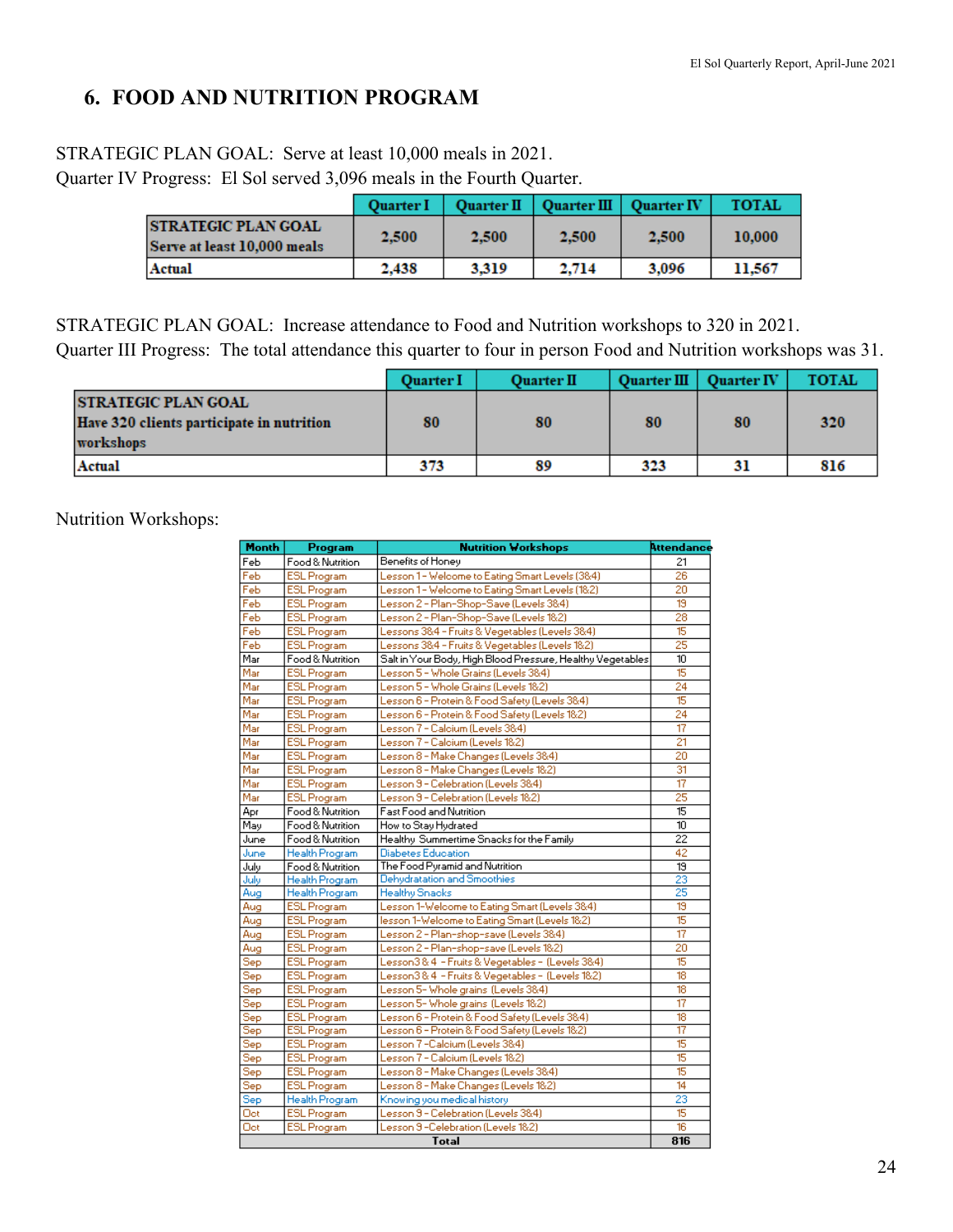STRATEGIC PLAN GOAL: Provide 1,500 pounds of produce from the Community Garden in 2021.

Quarter IV Progress: 512 pounds of food were harvested in the Fourth Quarter.

|                                                                           |     |     | Quarter I   Quarter II   Quarter III   Quarter IV   TOTAL |     |       |
|---------------------------------------------------------------------------|-----|-----|-----------------------------------------------------------|-----|-------|
| <b>STRATEGIC PLAN GOAL</b><br>Provide 1500 pounds of food from the garden | 375 | 375 | 375                                                       | 375 | 1,500 |
| Actual                                                                    | 600 | 500 |                                                           | 512 | 1.612 |

STRATEGIC PLAN GOAL: Provide food for 160 clients through the Community Garden in 2021.

Quarter IV Progress: In December 2021 the kitchen volunteers started using food from the garden for the hot meals. The Community Garden provided food for 752 clients in the Fourth Quarter.

|                                                                                                   |     |     | Quarter I   Quarter II   Quarter III   Quarter IV |     | AVG- |
|---------------------------------------------------------------------------------------------------|-----|-----|---------------------------------------------------|-----|------|
| <b>STRATEGIC PLAN GOAL</b><br>Provide food for 160 clients through the<br><b>Community Garden</b> | 160 | 160 | 160                                               | 160 | 160  |
| Actual                                                                                            | 271 | 336 | 30                                                | 752 | 347  |

## **a. Hot Meal Program**

In the Fourth Quarter of 2021, El Sol served a total of 3,096 meals.

| <b>El Sol Hot Meal</b>                    |        |                                        |  |  |
|-------------------------------------------|--------|----------------------------------------|--|--|
| <b>Month</b><br><b>Total Meals Served</b> |        | <b>Average meals</b><br>served per day |  |  |
| January                                   | 877    | 58                                     |  |  |
| February                                  | 656    | 33                                     |  |  |
| March                                     | 905    | 34                                     |  |  |
| April                                     | 916    | 13                                     |  |  |
| May                                       | 1,342  | 12                                     |  |  |
| June                                      | 1,061  | 13                                     |  |  |
| Jul                                       | 827    | 13                                     |  |  |
| Aug                                       | 905    | 13                                     |  |  |
| Sep                                       | 982    | 12                                     |  |  |
| Oct                                       | 1,088  | 42                                     |  |  |
| Nov                                       | 1,013  | 41                                     |  |  |
| Dec                                       | 995    | 38                                     |  |  |
| <b>Total</b>                              | 11.567 | 27                                     |  |  |

The Food and Nutrition Program is making a hot meal first thing in the morning and also providing "To-Go" lunches for workers going out to work. The meals listed in the chart include both the hot meals and the lunches.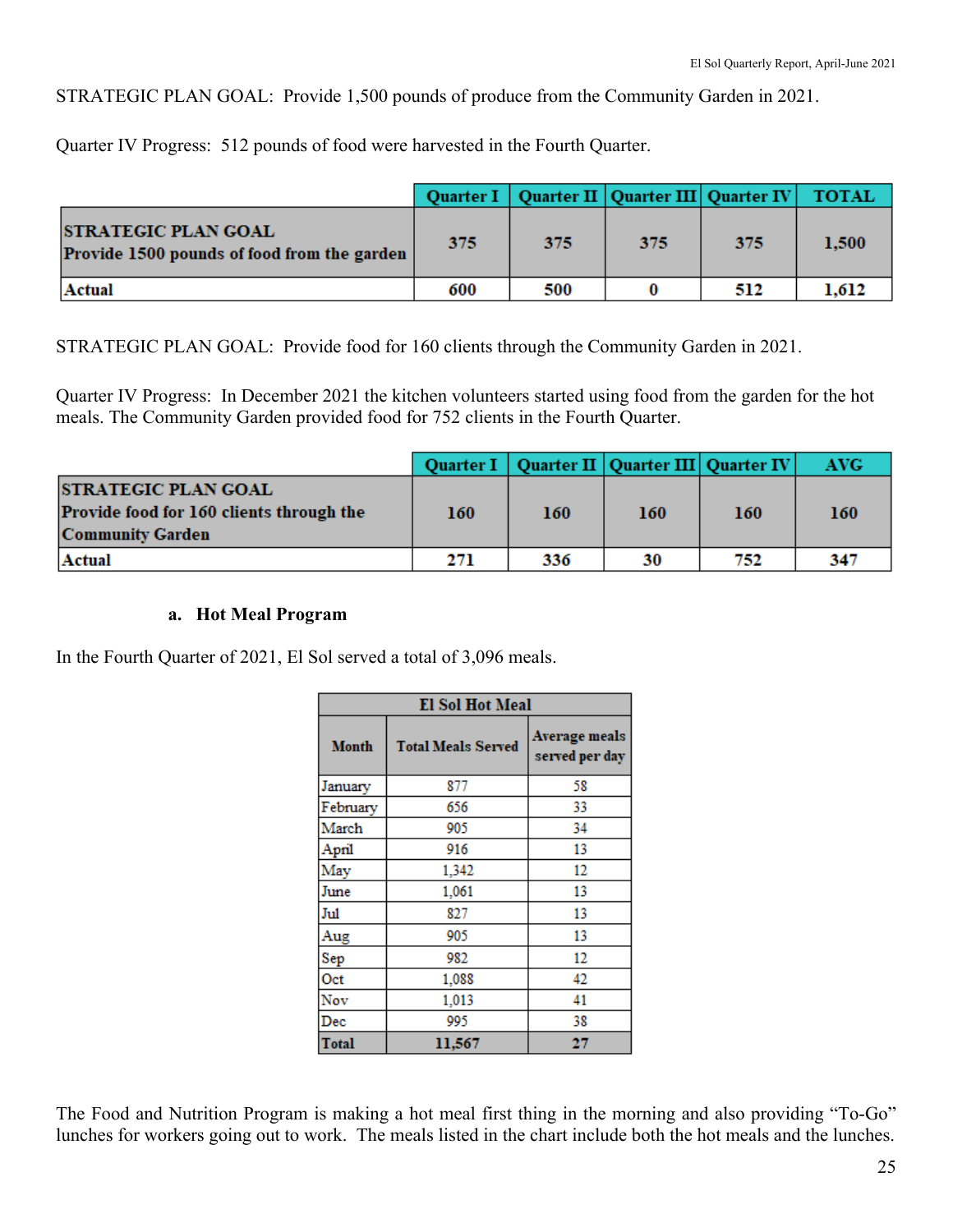| Value of the Food & Nutrition Program |          |                                                   |          |          |              |  |  |  |
|---------------------------------------|----------|---------------------------------------------------|----------|----------|--------------|--|--|--|
|                                       |          | Quarter I   Quarter II   Quarter III   Quarter IV |          |          | <b>Total</b> |  |  |  |
| Hot Meals (@ \$3/meal)                | \$7,314  | \$9,957                                           | \$8,142  | \$9,288  | \$34,701     |  |  |  |
| Food Pantry, food                     | \$15,866 | \$20,657                                          | \$18,991 | \$19,090 | \$74,604     |  |  |  |
| Kitchen Volunteers                    | \$5.210  | \$8,425                                           | \$7,198  | \$8,725  | \$29,557     |  |  |  |
| Garden Volunteers                     | \$5,594  | \$5,602                                           | \$5,537  | \$8,568  | \$25,301     |  |  |  |
| PBC Food Bank - Food Stamps           | \$2,283  | \$2,968                                           | \$3,196  | \$2,740  | \$11,188     |  |  |  |
| <b>Total</b>                          | \$36,267 | \$47,610                                          | \$43,064 | \$37,103 | \$164,043    |  |  |  |

#### **In the Fourth Quarter, volunteers contributed 305.7 hours in the kitchen at El Sol.**

#### **b. CROS Ministries Food Pantry**

In the Fourth Quarter, the C.R.O.S Ministries Pantry at El Sol served 1,319 individuals, averaging 440 individuals per month.

| <b>Jupiter Food Pantry</b> |                  |          |  |  |  |  |
|----------------------------|------------------|----------|--|--|--|--|
| <b>Month</b>               | People<br>Served | Value*   |  |  |  |  |
| January                    | 318              | \$5,636  |  |  |  |  |
| February                   | 401              | \$5,336  |  |  |  |  |
| March                      | 365              | \$4,894  |  |  |  |  |
| April                      | 377              | \$7,036  |  |  |  |  |
| May                        | 368              | \$8,175  |  |  |  |  |
| June                       | 409              | \$5,447  |  |  |  |  |
| Jul                        | 403              | \$5,450  |  |  |  |  |
| Aug                        | 409              | \$6,129  |  |  |  |  |
| Sep                        | 461              | \$7,412  |  |  |  |  |
| Oct                        | 435              | \$6,799  |  |  |  |  |
| Nov                        | 504              | \$6,945  |  |  |  |  |
| Dec                        | 380              | \$5,346  |  |  |  |  |
| Total                      | 4,830            | \$74,604 |  |  |  |  |

#### **a. Palm Beach County Food Bank – Food Stamps**

The Palm Beach County Food Bank resumed their Benefits Specialist visits to El Sol in February of this year. El Sol has a representative from the Palm Beach County Food Bank who visits El Sol every Thursday between 9am and 4pm to provide assistance with Food Stamp applications and Medicaid inquiries.

In the Fourth Quarter of 2021, the Palm Beach County Food Bank Benefit Specialist assisted 33 community members with their PBCFB applications.

#### **b. Sunshine Organic Community Garden**

In the Fourth Quarter of 2021, we harvested 512 pounds of food in our garden. Community members volunteered 300.2 hours in the Sunshine Organic Community Garden.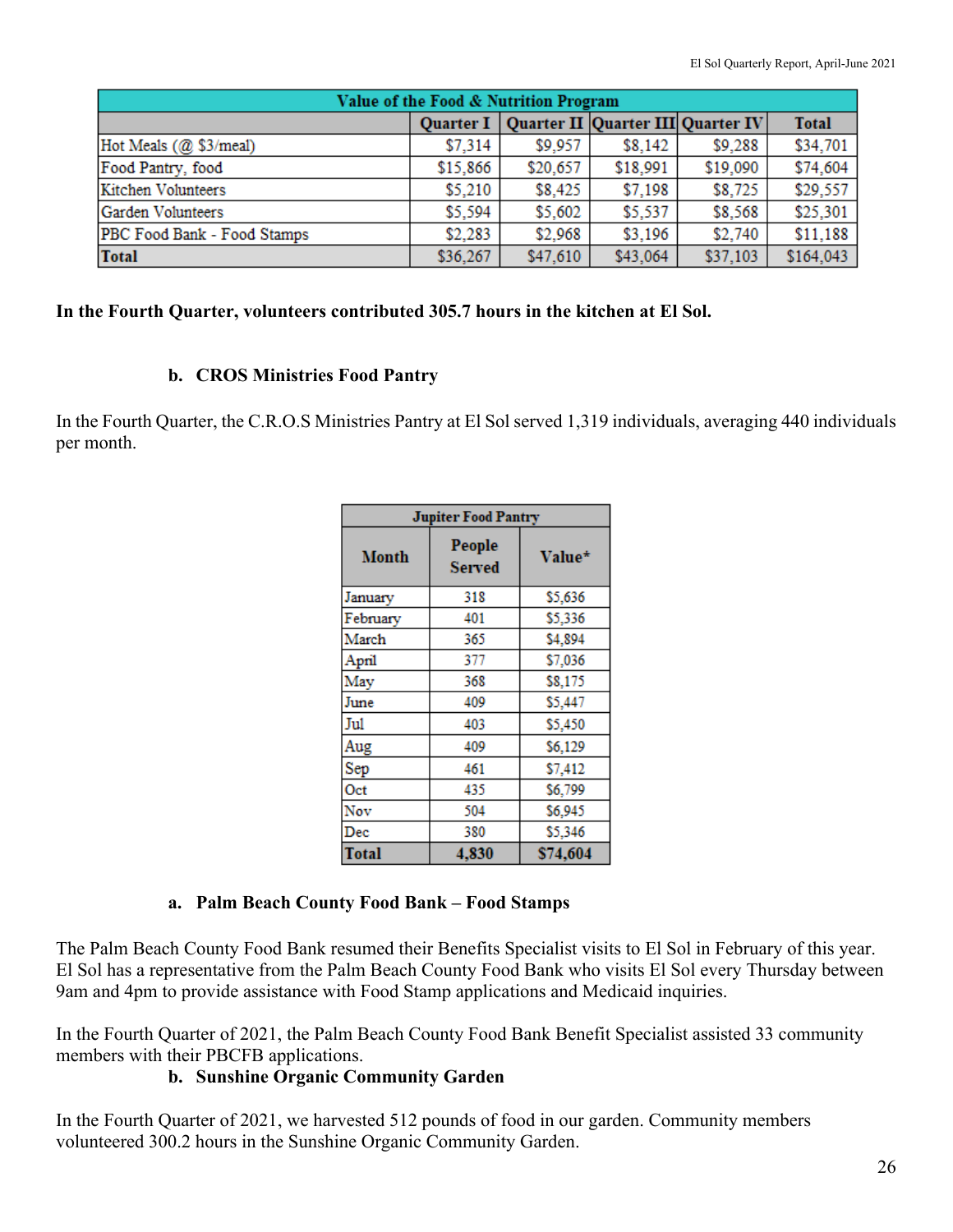| Month                  | Garden |
|------------------------|--------|
| January*               | 200    |
| February*              | 200    |
| March*                 | 200    |
| April                  | 140    |
| May                    | 170    |
| June                   | 190    |
| July <sup>+</sup>      | 0      |
| August <sup>+</sup>    | 0      |
| September <sup>+</sup> | 0      |
| October                | 150    |
| November               | 152    |
| December               | 210    |
| <b>Total lbs</b>       | 1,612  |

\*Estimated harvest due to lost recording log.

\*No hasvest due to replacement of the beds.

| Date      | Workshops                                 | <b>Attendance</b> |
|-----------|-------------------------------------------|-------------------|
| January   | <b>Growing Tomatoes</b>                   |                   |
| February  | Choosing Healthy Plants                   | 10                |
| March     | Methods of Pollination                    | 13                |
| April     | Fertilizer Use                            | 5                 |
| May       | Removing raised garden beds / Building    | 22                |
| June      | new beds from galvanized steel            |                   |
| July      | phase #2 building raised beds             | 22                |
| August    | phase #3 installing new raised beds       | 8                 |
| September | choosing seed for germination             | 4                 |
| October   | types of garden tools and supplies        | 6                 |
| November  | Growing vegetable plants during a drought | 2                 |
| December  | Harvesting your garden                    | 14                |
| Total     |                                           | 113               |

In the Fourth Quarter, 22 Community members attended the garden workshops

**In the Fourth Quarter community members volunteered 300.2 hours in the Sunshine Organic Community Garden.**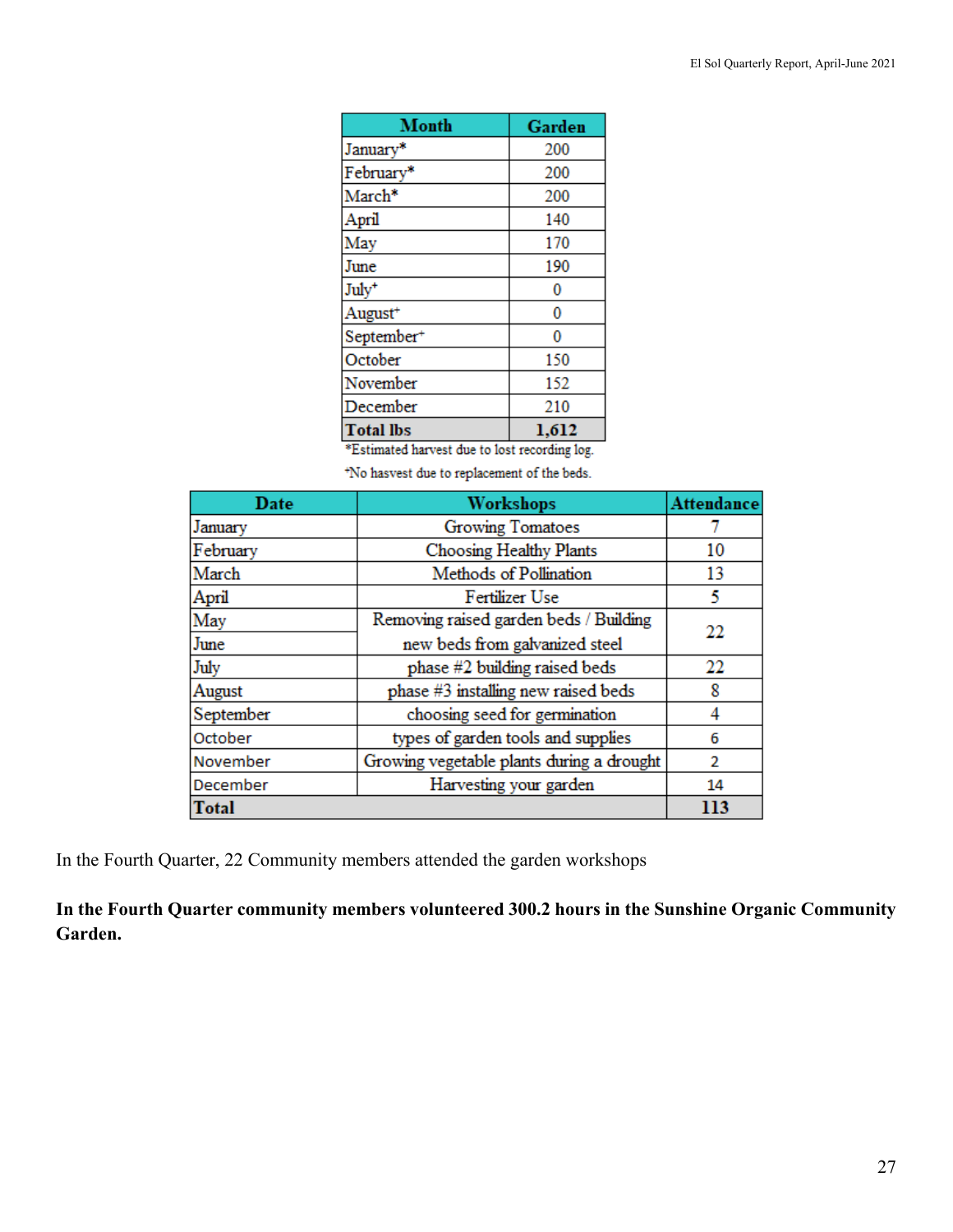# **7. YOUTH DEVELOPMENT PROGRAM**

STRATEGIC PLAN GOAL: Provide academic learning experiences to at least 90 children (book club, homework club, Girls Who Code, etc.)

Quarter III Progress: El Sol provided 109 students with academic learning experiences.

|                                                                                                | <b>Ouarter I</b> |    | Quarter II   Quarter III   Quarter IV |     | <b>TOTAL</b> |
|------------------------------------------------------------------------------------------------|------------------|----|---------------------------------------|-----|--------------|
| <b>STRATEGIC PLAN GOAL</b><br>Provide academic learning<br>experiences to at least 90 children | 22               | 22 | 23                                    | 23  | 90           |
| Actual                                                                                         | 23               | 25 | 51                                    | 109 | 208          |

STRATEGIC PLAN GOAL: Provide direct family services to at least 60 children and their parents each year (summer camp, tutoring, study hall, school for parents).

Quarter III Progress: El Sol provided 78 students with direct family services.

|                                                                      |    |    |    | Quarter I   Quarter II   Quarter III   Quarter IV | <b>TOTAL</b> |
|----------------------------------------------------------------------|----|----|----|---------------------------------------------------|--------------|
| <b>ISTRATEGIC PLAN GOAL</b><br><b>Provide direct family services</b> | 10 | 20 | 20 | 10                                                | 60           |
| Actual                                                               | 21 |    | 49 | 78                                                | 159          |

STRATEGIC PLAN GOAL: Provide family support and referral services to at least 30 families each year (JTAA, VPK, Library, etc.)

Quarter III Progress: El Sol provided 62 families with support and referral services

|                                                                               | <b>Quarter I</b> |    | Quarter II   Quarter III   Quarter IV |    | <b>TOTAL</b> |
|-------------------------------------------------------------------------------|------------------|----|---------------------------------------|----|--------------|
| <b>STRATEGIC PLAN GOAL</b><br>Provide family support and referral<br>services |                  | 10 | 10                                    |    | 30           |
| <b>Actual</b>                                                                 | 24               | 26 | 134                                   | 62 | 246          |

STRATEGIC PLAN GOAL: Provide access to at least 5 unduplicated community resources each year (Back to School Bash, Santa in the Park, PTO Meetings, etc.)

Quarter III Progress: El Sol provided 11 community resources in 2021.

|                                  | <b>Ouarter I</b> |  | Quarter II   Quarter III   Quarter IV | <b>TOTAL</b> |
|----------------------------------|------------------|--|---------------------------------------|--------------|
| <b>ISTRATEGIC PLAN GOAL</b>      |                  |  |                                       |              |
| Provide access to at least 5     |                  |  |                                       |              |
| unduplicated community resources |                  |  |                                       |              |
| Actual                           |                  |  |                                       |              |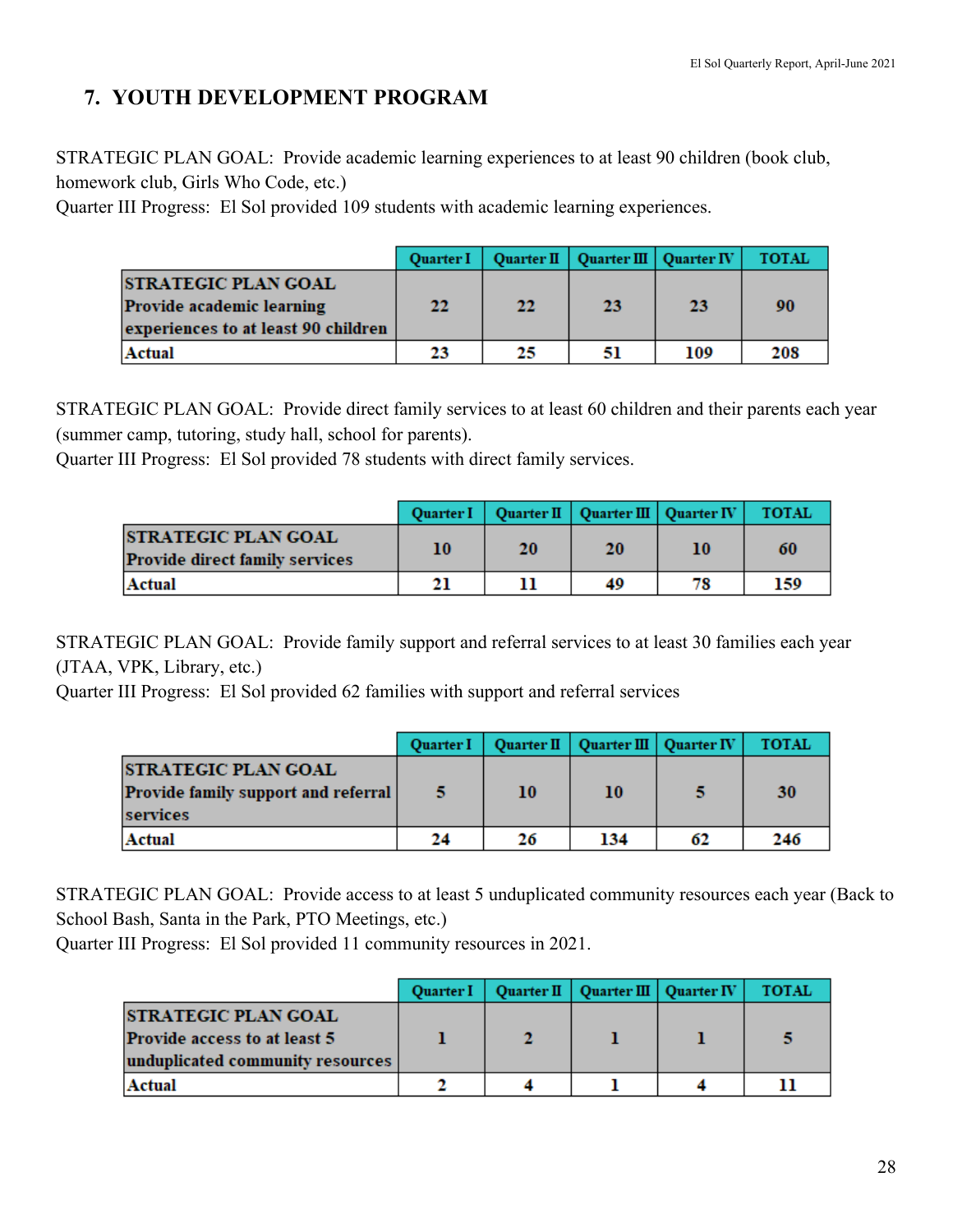|                                   | Girls Who Code, etc) |            |              |              |              |              |              |              |
|-----------------------------------|----------------------|------------|--------------|--------------|--------------|--------------|--------------|--------------|
|                                   |                      |            | Ο2           |              | O3           |              | Ο4           |              |
| Service                           | $#$ sessions         | # students | $#$ sessions | $#$ students | $#$ sessions | $#$ students | $#$ sessions | $#$ students |
| Libros Book Club                  | 11                   |            |              | 10           |              |              |              | 49           |
| The Unique and Powerful Book Club |                      | 15         | 11           |              |              | 15           |              |              |
| Summer Book Club                  |                      |            |              |              |              | 30           |              |              |
| Marys Table                       |                      |            |              |              |              |              |              | 60           |
| Total                             |                      | 23         | 22           | 25           | 10           | 51           | 10           | 109          |

# Provide academic learning experiences to at least 90 children (book club, homework club

Provide direct family services to at least 60 children and their parents each year (summer<br>camp, tutoring, study hall, school for parents)

|                                 | camp, tutoring, study nan, school for parents) |              |              |              |              |              |              |              |
|---------------------------------|------------------------------------------------|--------------|--------------|--------------|--------------|--------------|--------------|--------------|
|                                 |                                                |              |              |              |              |              | Ο4           |              |
| Service                         | $#$ sessions                                   | $#$ Students | $#$ sessions | $#$ Students | $#$ sessions | $#$ Students | $#$ sessions | $#$ Students |
| Virtual After School Tutoring   | 38                                             |              |              |              |              |              |              |              |
| In Person After School Tutoring |                                                |              | 20           |              |              |              |              |              |
| Bike Repair Workshop            |                                                | 12           |              |              |              |              |              |              |
| Summer Camp Tutoring            |                                                |              |              |              | 20           | 24           |              |              |
| Summer Camp                     |                                                |              |              |              | 25           | 48           |              |              |
| Total                           |                                                | 21           | 61           |              | 49           | 81           |              | 78           |

Family support and referral services to families:

|                                                                    | $#$ Families |                           |                |    |
|--------------------------------------------------------------------|--------------|---------------------------|----------------|----|
| Event                                                              | Q1           | $\mathbf{Q}$ <sub>2</sub> | Q <sub>3</sub> | Q4 |
| School Registration                                                | 6            |                           | 13             | 0  |
| <b>VPK</b> Regsitration                                            | 6            | 9                         | 17             | 0  |
| College Preparation                                                |              |                           |                | 0  |
| <b>Baby Supplies</b>                                               | 8            | 0                         | 67             | 0  |
| Activating student ebt card, internet connection, and<br>bus-stops |              | 8                         | 6              | 0  |
| KidSafe                                                            |              | 0                         | 12             | 12 |
| JTAA Soccer League Scholarships registration                       |              |                           | 17             | 0  |
| Homesafe                                                           |              |                           | 0              |    |
| Childcare for Adult Classes                                        |              | 0                         | 0              | 45 |
| Total                                                              | 24           | 26                        | 134            | 62 |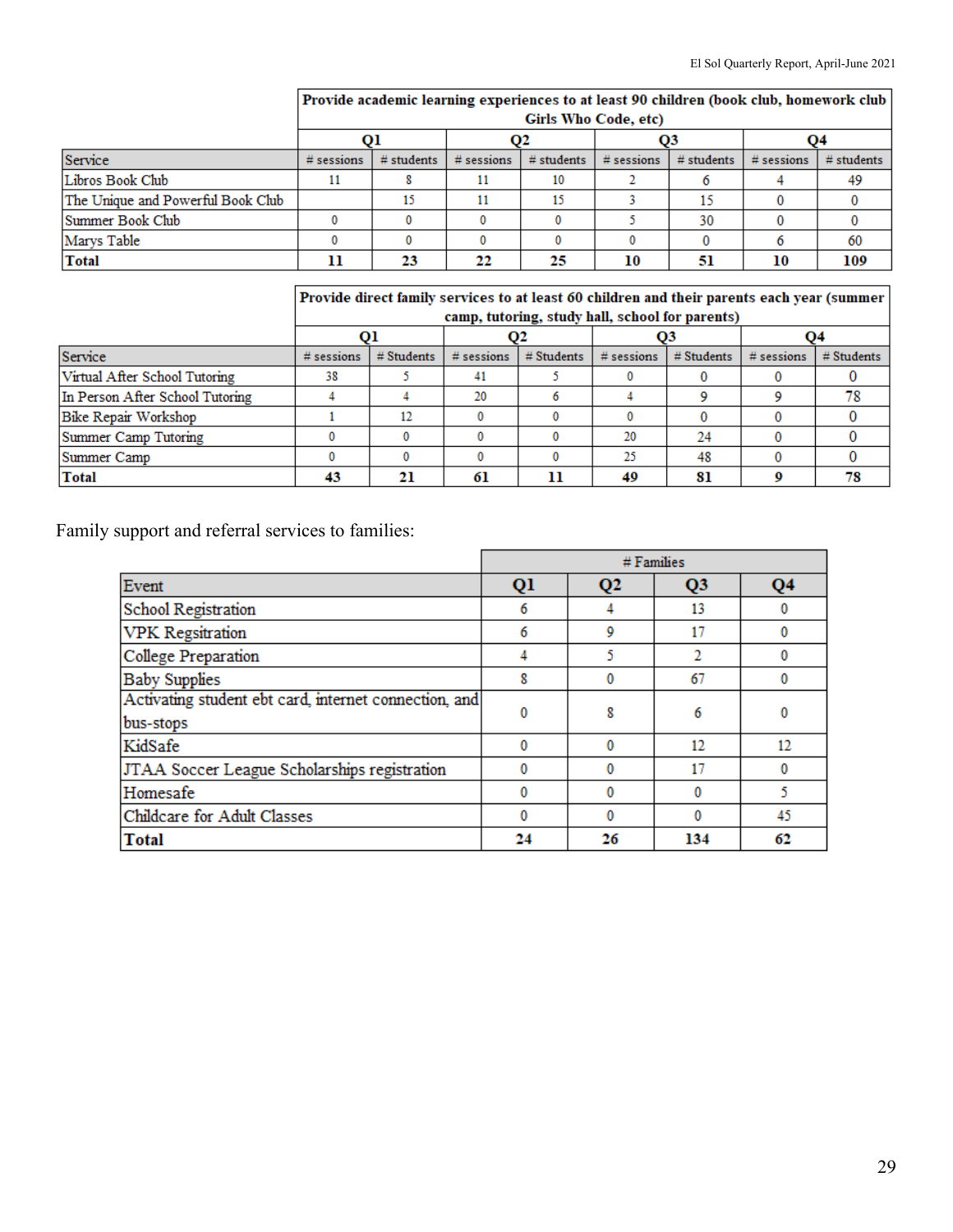|                                                                                              | # Events |                |          |          |  |
|----------------------------------------------------------------------------------------------|----------|----------------|----------|----------|--|
| Event                                                                                        | Ql       | Q <sub>2</sub> | Q3       | Q4       |  |
| Drowning Prevention Presentation                                                             |          | 0              | $\Omega$ | $\bf{0}$ |  |
| <b>Spring Fest</b>                                                                           |          | 0              | o        | $\Omega$ |  |
| Palm Beach State College Informational session<br>with Dr. Alina Manzanero and Lee Rodriguez | 0        |                | 0        | 0        |  |
| Riverbend bike ride with Li-bros book club                                                   | 0        |                | $\Omega$ | $\Omega$ |  |
| Homesafe presented an informational session                                                  | o        |                | o        | 0        |  |
| End of the year ice-cream social and kindness and<br>wellness event for all book clubs       | 0        |                | 0        | 0        |  |
| Back to school bash                                                                          | 0        | 0              |          | 0        |  |
| Ballet - Nutcracker                                                                          | 0        | o              | o        |          |  |
| Festival of lights                                                                           | 0        | o              | $\Omega$ |          |  |
| Pumpkin Patch - Giving away Pumpkins                                                         | 0        |                | $\Omega$ |          |  |
| Santa in the Park                                                                            | o        | n              | O        |          |  |
| <b>Total</b>                                                                                 |          |                |          |          |  |

Access to unduplicated community resources (Back to School Bash, Santa in the Park, PTO Meetings, etc.):

 **Volunteers provided 99.8 hours of service to El Sol Youth Development Program.**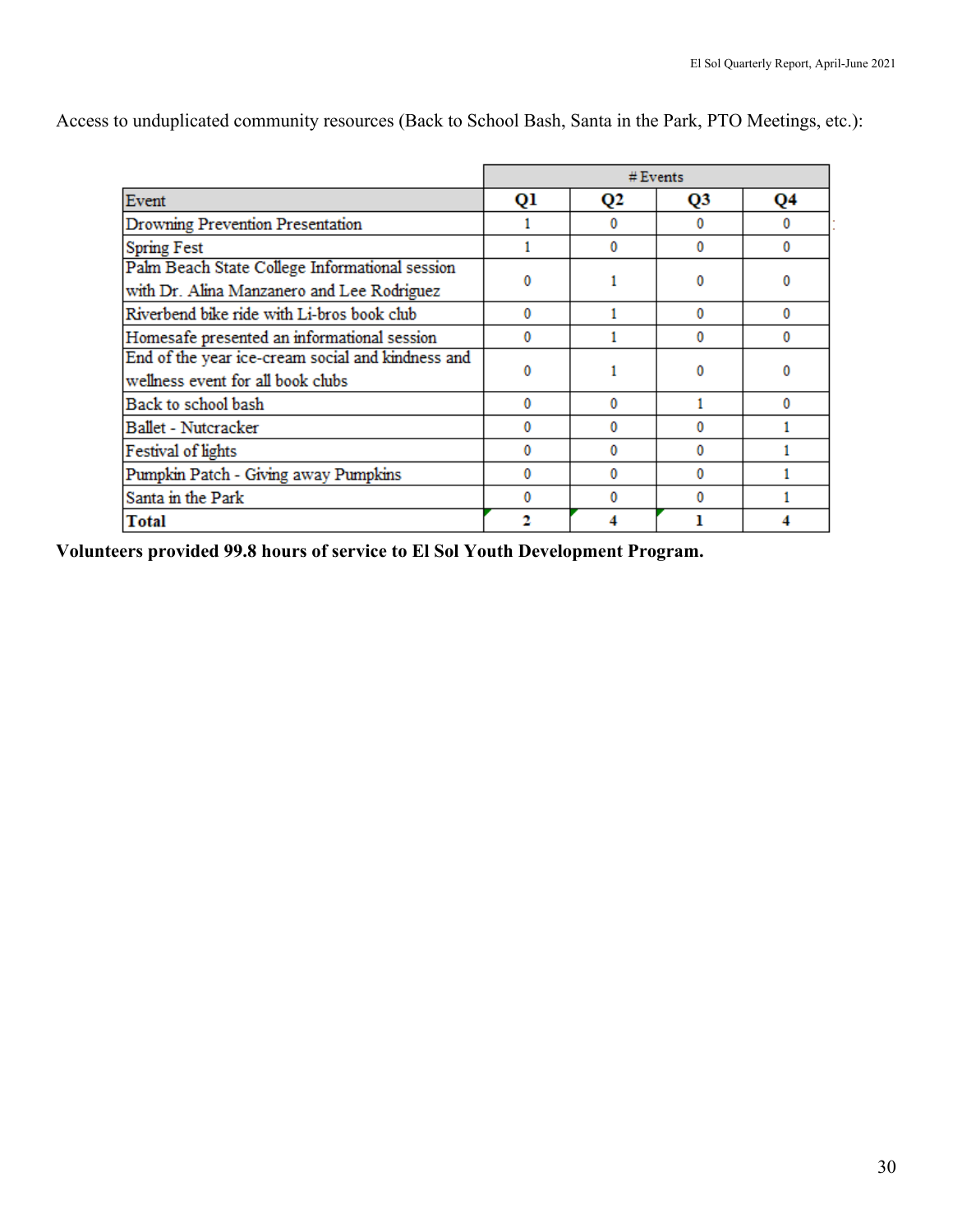# **IV. PROGRAM DESCRIPTION TABLE**

| Program                                                   | <b>Dates/Times</b>                                                                  | <b>Description</b>                                                                                                                                                                                                                                                     |
|-----------------------------------------------------------|-------------------------------------------------------------------------------------|------------------------------------------------------------------------------------------------------------------------------------------------------------------------------------------------------------------------------------------------------------------------|
| <b>Labor Program</b>                                      |                                                                                     |                                                                                                                                                                                                                                                                        |
| Day Labor                                                 | $Mon - Sat$<br>$7AM - 1PM$<br>Sunday<br>$7AM - 11AM$                                | Match the skills of registered day laborers to employers.                                                                                                                                                                                                              |
| Case Management                                           | $Mon-Fri$<br>$8AM - 3PM$<br>Two Saturdays a<br>Month<br>$8AM - 3PM$                 | Worker Registration, interviews, crisis funds, file<br>management and review.                                                                                                                                                                                          |
| <b>Adult Education</b>                                    |                                                                                     |                                                                                                                                                                                                                                                                        |
| <b>Worker Development:</b><br>Capacitate para Empleo      | Varies                                                                              | Vocational On-line Spanish training class in the Computer<br>Lab at El Sol and Vocational workshops                                                                                                                                                                    |
| <b>Worker Development:</b><br>Sewing Program              | Mon & Wed (Basic)<br>Tue & Thurs<br>(Advanced)<br><b>5PM-7PM</b><br>During Semester | Vocational training to provide real life marketable and<br>income generating sewing skills.<br>Customer access for tailoring.                                                                                                                                          |
| <b>Worker Development:</b><br>Kitchen Training<br>Program | Sat<br>$12PM - 5PM$<br>Seasonal                                                     | Vocational training to provide real life marketable and<br>income generating culinary skills.                                                                                                                                                                          |
| <b>Worker Development:</b><br><b>Vocational Workshops</b> | Varies                                                                              | Vocational training to provide skills for Construction, Auto<br>Repair, Cleaning, landscaping, and handyman skills. Held at<br>various locations.                                                                                                                      |
| <b>ESOL</b>                                               | $Mon - Wed$<br>$7PM - 9PM$<br>During Semester                                       | Structured ESOL classes with four levels of English<br>Proficiency; includes Staying Healthy Curriculum and<br>Financial Literacy. Volunteers provide childcare at night for<br>parents who would otherwise be unable to attend class.<br>Currently available On-line. |
| <b>ESL Table Talk</b>                                     | Mon, Wed & Fri<br>$9AM - 11AM$<br>Currently On Hold                                 | Informal table talk discussion. Each lesson can stand alone<br>and covers job related topics such as landscaping,<br>housekeeping, painting, etc.                                                                                                                      |
| <b>Conversational English</b>                             | Tues and Thurs<br>$9:30AM - 11:30AM$<br>Currently On Hold                           | Conversational English practice for intermediate to advanced<br>level students.                                                                                                                                                                                        |
| Plazas Comunitarias                                       | $Mon$ – Thurs<br>7PM - 9PM<br>During Semester                                       | Adult education for Spanish speakers; levels range from<br>basic literacy to GED. Recognized by the Mexican<br>Department of Education.                                                                                                                                |
| Computer Literacy                                         | Mon<br>$7PM - 9PM$<br>During Semester                                               | Basic Computer skills including Microsoft Office and using<br>the internet.                                                                                                                                                                                            |
| GED Prep in Spanish                                       | $Tue-Fri$<br>$7PM - 9PM$<br>During Semester                                         | Preparation to take the GED in Spanish                                                                                                                                                                                                                                 |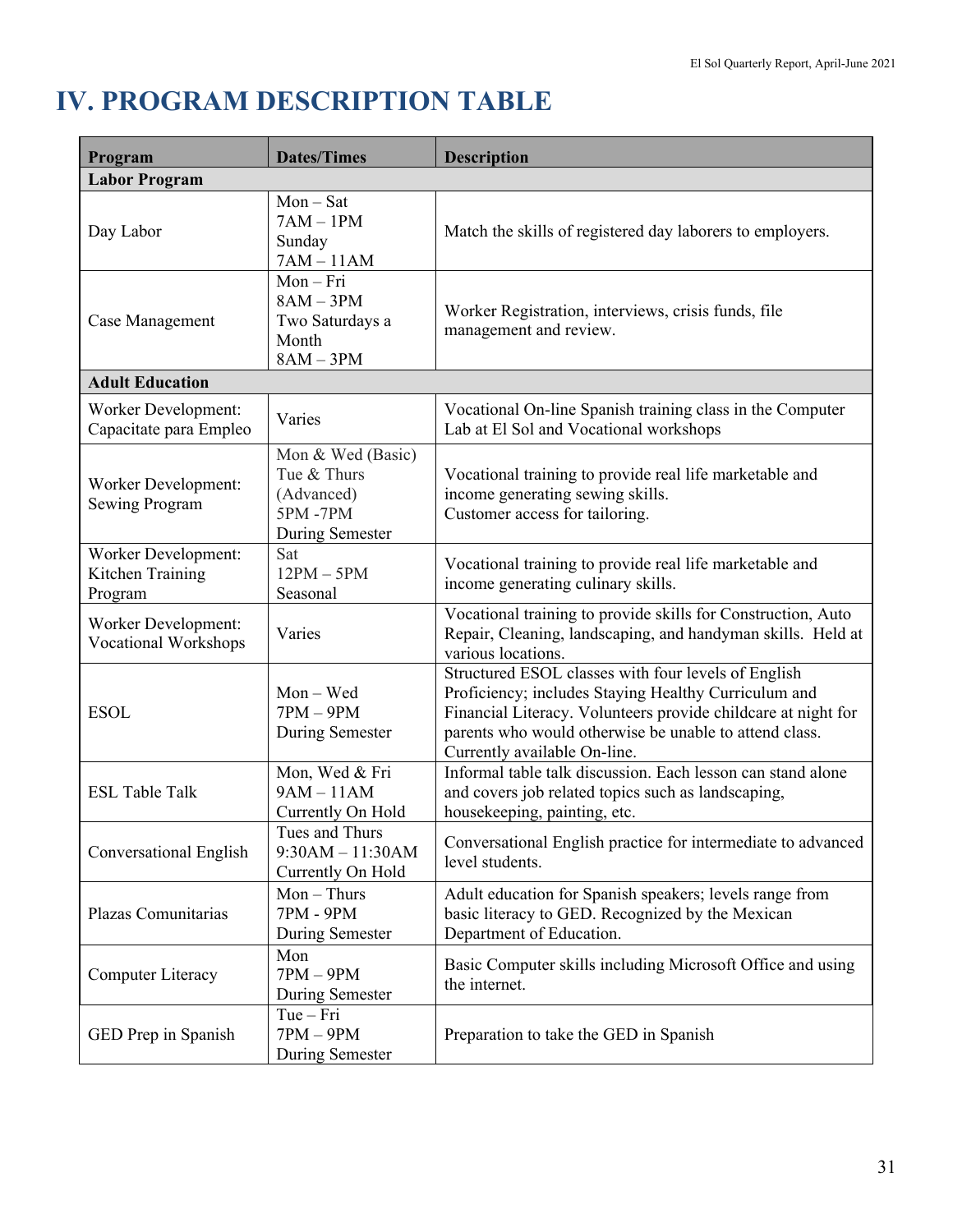| <b>Health</b>                                           |                                              |                                                                                                                                                                                                                                                                                                              |  |  |
|---------------------------------------------------------|----------------------------------------------|--------------------------------------------------------------------------------------------------------------------------------------------------------------------------------------------------------------------------------------------------------------------------------------------------------------|--|--|
| Promotores de Salud                                     | Varies                                       | Hispanic Community Leaders are trained on various health<br>topics to inform and educate the community.                                                                                                                                                                                                      |  |  |
| Referrals & Education                                   | Mon-Fri<br>$9AM - 5PM$                       | Assist and guide people in accessing healthcare; provide<br>educational workshops about health issues and healthy living<br>through guest speakers and El Sol's Promotores de Salud<br>program (Health Promoters).                                                                                           |  |  |
| <b>School for Parents</b>                               | Saturdays (Varies)<br>$9AM - 11AM$           | Classes for families to strengthen parenting skills, and<br>foster communication in the household                                                                                                                                                                                                            |  |  |
| Zumba in the Park                                       | Thursdays<br>$5:30PM - 6:30PM$               | Fitness classes taught for healthy exercise and to have fun.<br>Currently on line.                                                                                                                                                                                                                           |  |  |
| Foundcare<br>HIV/AIDS testing                           | Third Saturday of<br>the Month<br>8AM - 10PM | Free HIV/AIDS testing and education.                                                                                                                                                                                                                                                                         |  |  |
| <b>Community Life</b>                                   |                                              |                                                                                                                                                                                                                                                                                                              |  |  |
| <b>Community Service</b>                                | Monthly<br>Currently On Hold                 | Workers, Volunteers and Community Members participate in<br>community service projects.                                                                                                                                                                                                                      |  |  |
| Volunteers                                              | Varies                                       | Community members volunteer at El Sol in a variety of roles<br>including welcoming employers, grant writing, IT support,<br>teaching English, preparing meals, and administrative tasks.                                                                                                                     |  |  |
| Professional Volunteers                                 | Varies                                       | Community Members who volunteer at El Sol within their<br>profession and expertise. This includes IT, graphic arts, grant<br>writing, interior design, and publishing.                                                                                                                                       |  |  |
| <b>AARP</b>                                             | Varies                                       | AARP paid Part-Time positions; Assigned to assist El Sol's<br>mission.                                                                                                                                                                                                                                       |  |  |
| Interns                                                 | Varies                                       | Interns assist with community service, planning events,<br>programs, administrative tasks, and annual surveys.                                                                                                                                                                                               |  |  |
| <b>Special Events</b>                                   | Varies                                       | El Sol puts on different Community events during the year<br>such as El Sol Fest and The Volunteer Luncheon.                                                                                                                                                                                                 |  |  |
| Town of Jupiter Code<br><b>Compliance Presentations</b> | Varies                                       | The Town of Jupiter Code Compliance Division gives<br>presentations about Code Compliance issues.                                                                                                                                                                                                            |  |  |
| <b>Legal Program</b>                                    |                                              |                                                                                                                                                                                                                                                                                                              |  |  |
| Legal Referrals and<br>Education                        | Varies                                       | Assist and guide people in accessing the legal system and<br>provide educational workshops about their rights and<br>responsibilities under the laws of the U.S. and the state of<br>Florida.                                                                                                                |  |  |
| <b>Food and Nutrition</b>                               |                                              |                                                                                                                                                                                                                                                                                                              |  |  |
| Hot Meal Program                                        | Mon-Fri<br>8:30 AM                           | El Sol provides coffee $\&$ bread in the morning every day and a<br>hot meal Monday through Friday for those waiting for work.                                                                                                                                                                               |  |  |
| <b>CROS Ministries</b><br>Food Pantry                   | Tues and Fri<br>$2PM - 4PM$                  | C.R.O.S. Ministries distributes food to anyone hungry in North<br>Palm Beach County.                                                                                                                                                                                                                         |  |  |
| Farmers Market                                          | Seasonal<br>Sundays<br>$9AM - 1PM$           | Market on North parking lot with vendors providing fresh<br>produce and hand made products                                                                                                                                                                                                                   |  |  |
| Sunshine Organic<br><b>Community Garden</b>             | Varies                                       | This garden is meant to educate and empower the residents of<br>Jupiter to grow their own food using sustainable methods.<br>10% of the harvest goes back to the El Sol Hot Meal and Food<br>Pantry Programs. The Garden has 30 plots, 20 of which are<br>reserved for the low income residents of our area. |  |  |